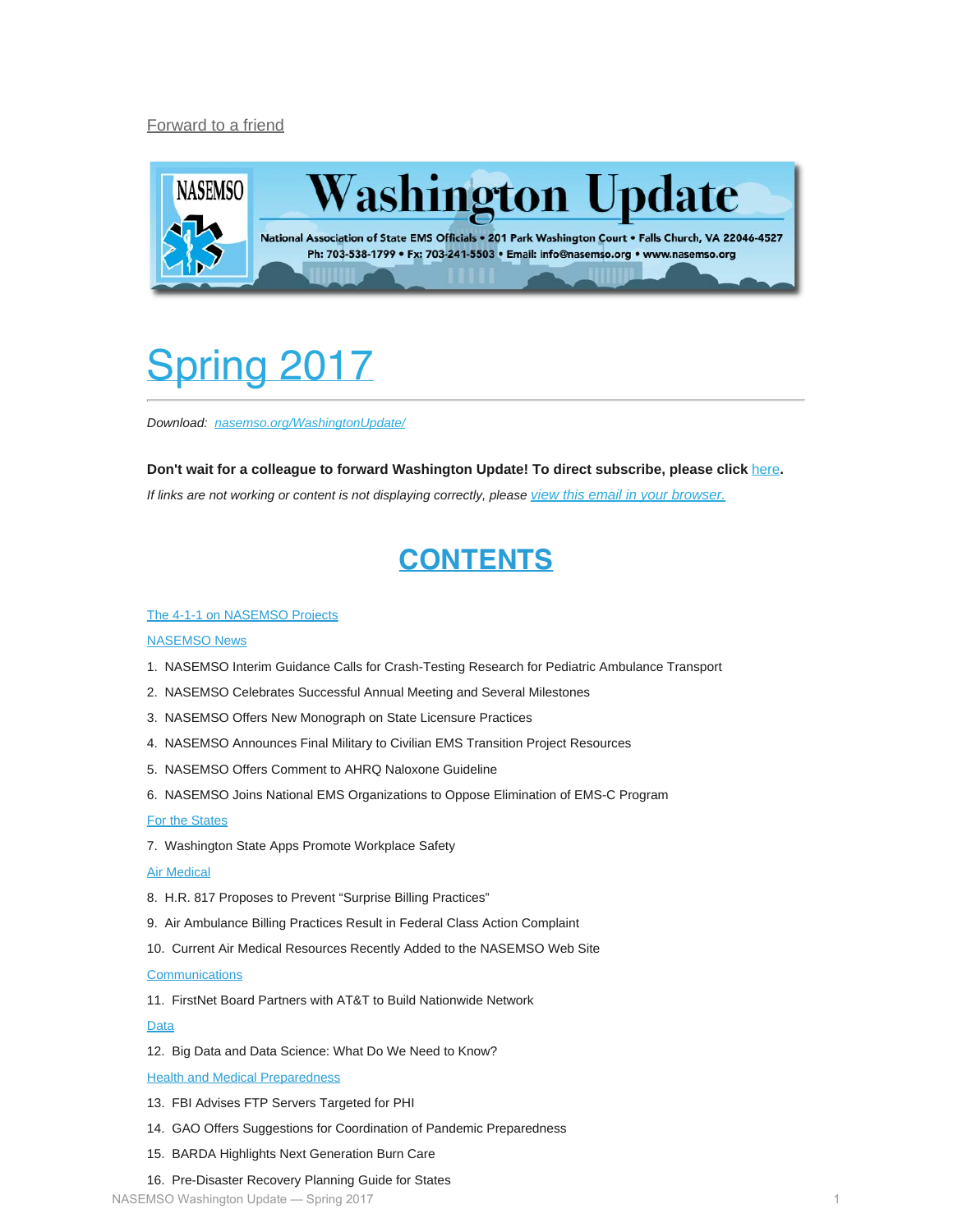#### [Health and Medical Preparedness \(continued\)](#page-7-0)

- 17. EMS and Infectious Disease: Challenges & Resources for Provider Protection
- 18. Legal Liability Protections for Emergency Medical and Public Health Responses
- 19. Report Available from NASEM Workshop on Federal Regulation of N95's
- 20. RWJF and UK Launch Preparednesss Index Innovator Challenge
- 21. "You Are The Help Until Help Arrives"
- 22. USUHS Emergency Legal Preparedness Summit
- 23. FEMA Seeks Comments on Continuity Guidance
- 24. NAEMT Releases Report on Level of EMS Preparedness for Disasters and Mass Casualty Incidents
- 25. USDOJ Offers Fentanyl Guide for First Responders
- 26. DHS Extends NTAS Bulletin on Homegrown Terrorism
- 27. HHS ASPR Offers Resources to Prevent Cyberthreats in Healthcare Organizations

[Highway Safety](#page-13-0)

- 28. NTSB Hosts 2nd Roundtable to End Deadly Distractions
- 29. NASEM Highlights Biggest Road Hazard
- 30. NEW!! NIOSH Video Series on Ambulance Design and Testing

[Medical Direction](#page-15-0)

- 31. AAP Updates Treatment Guideline for Anaphylaxis
- 32. ASPR TRACIE Offers Webinar on Managing Medication Shortages

**[Trauma](#page-15-1)** 

33. CDC Data Suggests TBI/Falls in Older Adults Increasing

**[Federal Partners](#page-16-0)** 

- 34. OSHA Offers Electronic Recordkeeping Reminders
- 35. Class I Recall HeartMate II LVAS Pocket System Controller
- 36. NIOSH Warns of Misrepresentation of N95 Approval
- 37. Military Health System Testing Lenses That May Improve Sleep

**[Industry News](#page-18-0)** 

- 38. NYAM to Host 3-Day GRADE Workshop
- 39. "Alexa, Ask American Heart…"
- 40. AHA Offers Severity Based Stroke Algorithm for EMS
- **[Interesting Abstracts](#page-19-0)**
- 41. Systematic Review on the Use of Meditation for Posttraumatic Stress Disorder
- 42. Surface Microbials in Ambulances
- 43. RECOMMENDED: Annals Special Supplement on Managing Explosive Incidents

[Upcoming Events](#page-20-0)

[Contact NASEMSO](#page-22-0)

# <span id="page-1-0"></span>The 4-1-1, Your Update on NASEMSO Projects and **Activities**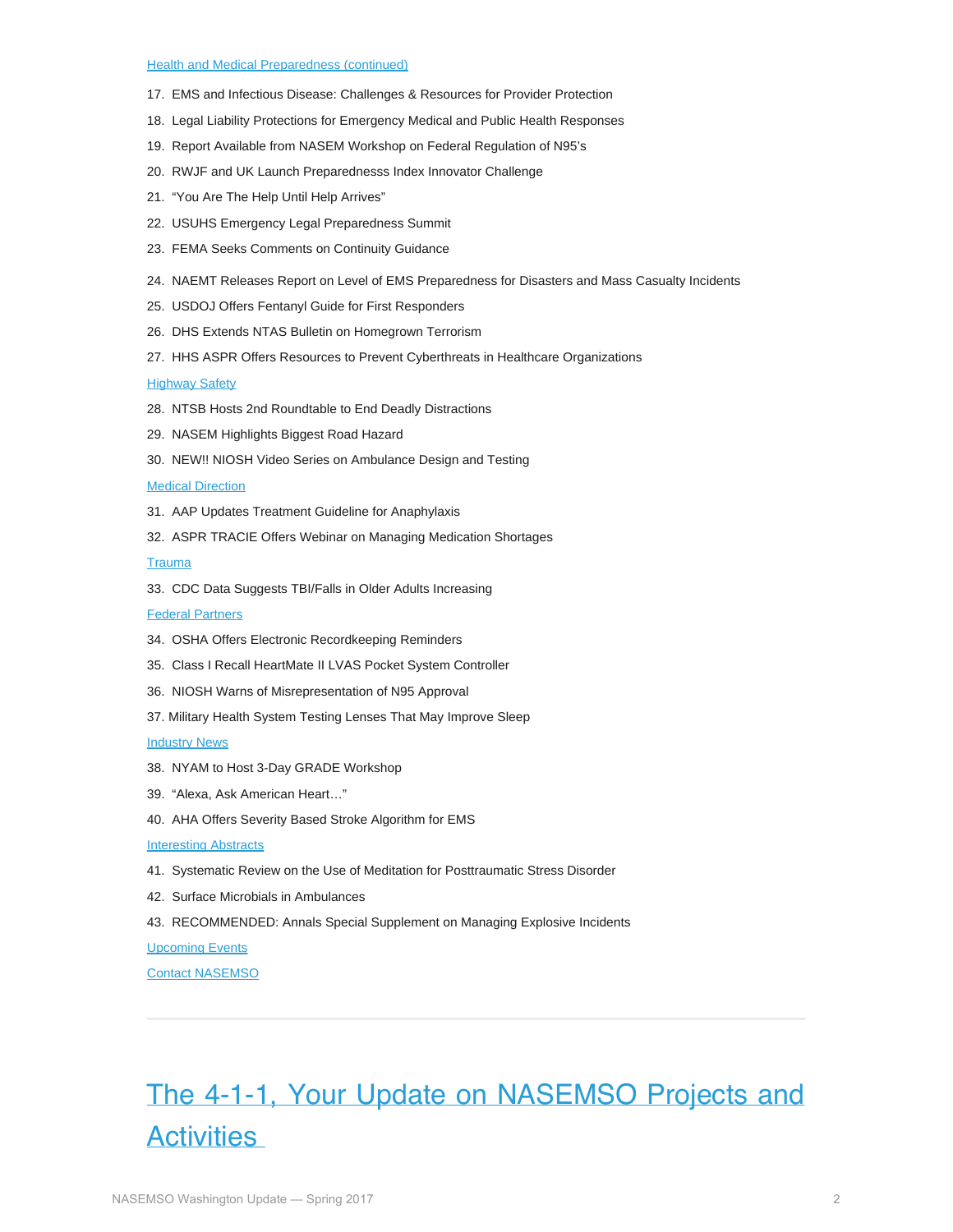- Fatigue in  $EMS -$  The team is heading down the home stretch with final evidence tables, guidelines, and performance measures expected this summer. Next up: experimental study on the effect of a fatigue management program on an EMS agency AND a free scheduling tool based on a biomathematical model of fatigue for EMS personnel!
- [National EMS Scope of Practice Model Revision](http://nasemso.org/Projects/EMSScopeOfPractice/) The Expert Panel met in Washington, DC on June 1-2, 2017. A systematic review of literature was discussed related to 5 important metrics: the use of opioid antagonists by all BLS personnel, hemorrhage control, targeted temperature management following cardiac arrest, the use of CPAP by EMTs, and pharmacological pain management. The Panel's input is being incorporated into the first draft and a broader public engagement is anticipated in August 2017.
- [National Model EMS Clinical Guidelines](https://www.nasemso.org/Projects/ModelEMSClinicalGuidelines/index.asp) Draft Version 2 now accepting public comments until June 26, 2017.
- [REPLICA](http://www.emsreplica.org/) REPLICA member states have EXCEEDED the threshold needed to activate! Congratulations and thank you to Colorado, Texas, Virginia, Idaho, Kansas, Tennessee, Utah, Wyoming, Mississippi, Georgia, and Alabama!! Eight more states have introduced legislation that could bring the total to 38% of the nation. Advocate [Sue Prentiss](mailto:prentiss@emsreplica.org) is still available to work with states that are supportive of or filing compact legislation to provide resources and informational needs. The member states are in the process of forming a REPLICA Commission to handle the day-to-day needs of the compact.

[Return to top ^](#page-0-0)

#### <span id="page-2-0"></span>NASEMSO NEWS

#### **1. NASEMSO Interim Guidance Calls for Crash-Testing Research for Pediatric Ambulance Transport**

The National Association of State EMS Officials (NASEMSO) recently announced the release of *Safe Transport of Children by EMS: Interim Guidance*. The guidance is a result of the work of NASEMSO's Safe Transport of Children Ad Hoc Committee, which is focused on establishing evidence-based standards for safely transporting children by ground ambulance. Until such research can be completed and standards developed, NASEMSO has issued Interim Guidance based on what is known at present to maximize the safety of children in ambulances. The guidance should not be interpreted in any way as an endorsement of any EMS product. The full text of the Interim Guidance is available at: <https://www.nasemso.org/Committees/STC/Resources.asp>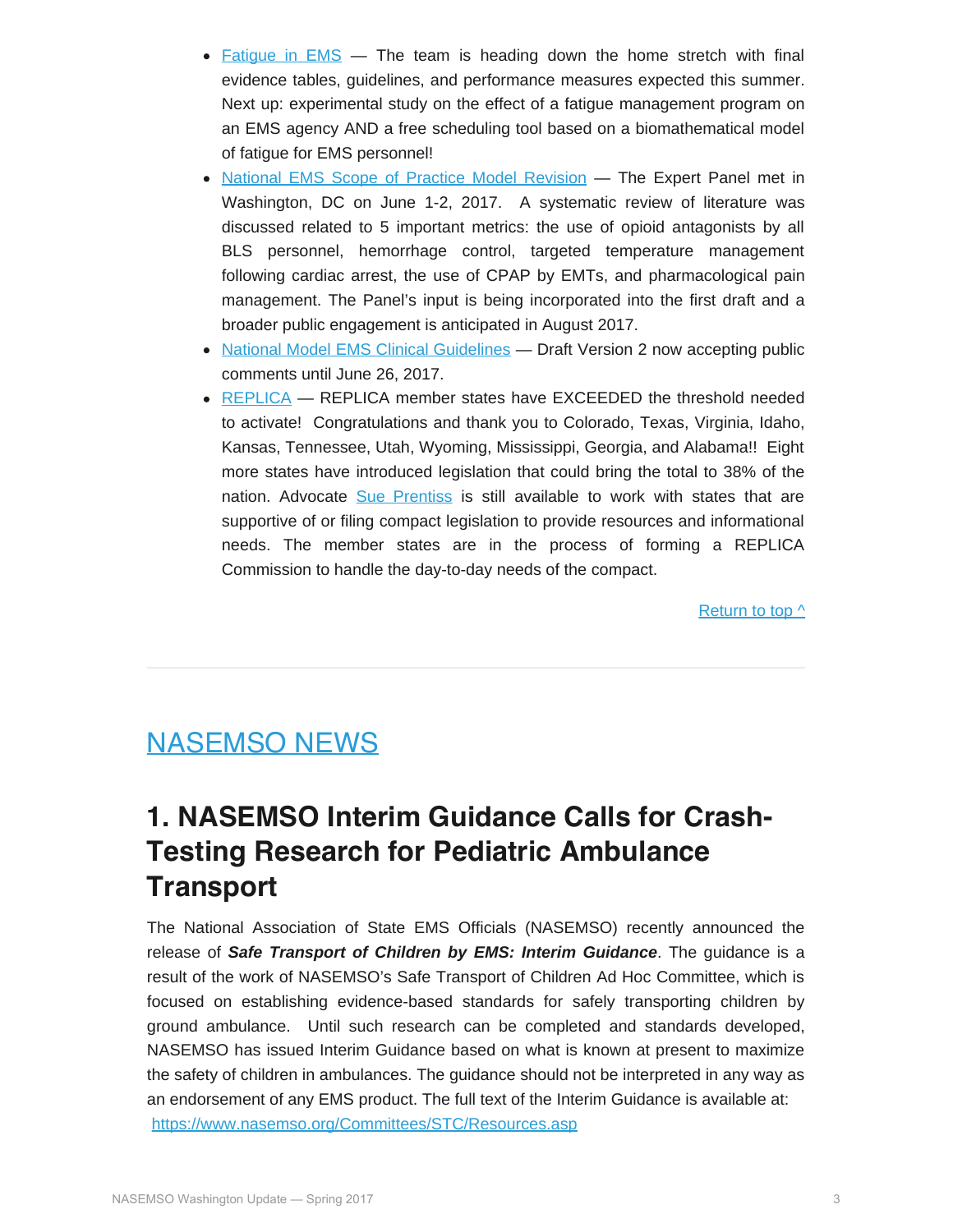#### **2. NASEMSO Celebrates Successful Annual Meeting and Several Milestones**

At its Spring meeting in New Orleans, NASEMSO members received up-to-date information on various projects and a full range of current topics. The Colorado EMSC Program was recognized with 1<sup>st</sup> Place honors in the Abstract Competition, which highlighted its efforts on child abuse recognition training in EMS. Susan McHenry received a standing ovation from friends and colleagues for her lifetime achievements in EMS in a special ceremony. Other resolutions approved by the membership supported state trauma programs, the Crisis Event Response Recovery and Access (CERRA) Program, and including state identifiers in the National EMS Database. Bylaw changes that effectively reorganize NASEMSO's Councils and Committees were also approved. Two new Councils include Health & Medical Preparedness and Personnel Licensure will be formed. Council members will be rostered by state, and will vote for their own Chair, Chair Elect, and Secretary at an inaugural meeting. The interests of EMS education will be represented at the committee level and an "Emerging Systems of Care" Committee is also being formed. More information is available [here](https://www.nasemso.org/Meetings/Spring/2017-Spring-Meeting.asp).

#### **3. NASEMSO Offers New Monograph on State Licensure Practices**

NASEMSO is pleased to announce the release of a new report, [Home State Regulatory](https://www.nasemso.org/documents/HomeStateRegulatoryPractices.OOSAgencies_Final.pdf) [Practices of Out-of-State EMS Agencies \(Ground and Helicopter\),](https://www.nasemso.org/documents/HomeStateRegulatoryPractices.OOSAgencies_Final.pdf) which summarizes the findings from a 2016 survey of state EMS offices on licensure requirements, exemptions, and special conditions for ground and helicopter EMS agencies that are based out-of-state. Through the work of the NASEMSO Agency and Vehicle Licensure (AVL) Committee, issues with out-of-state agencies (OOS) performing regulated services in their states were identified. Within the charge of the committee, NASEMSO leadership approved a proposal to develop and execute a survey to further identify and verify the issues and challenges in order to, when appropriate, develop model language for rules or laws and/or policy solutions to effect more standardization among states on their approach to agency licensure.

#### **4. NASEMSO Announces Final Military to Civilian EMS Transition Project Resources**

A [new report](http://nasemso.org/Projects/Military-to-Civilian-EMS-Transition/documents/NASEMSO-Military-to-Civilian-EMS-Transition-Project-Final-Summary-Report-Mar2017.pdf) available from NASEMSO summarizes the key components of the Military to Civilian EMS Integration Transition project. The project was conducted by NASEMSO with funding support from the Office of EMS of the National Highway Traffic Safety Administration (NHTSA) of the U.S. Department of Transportation (USDOT) and the EMS for Children Program at the Health Resources and Services Administration (HRSA) of the U.S. Department of Health and Human Services (HHS). The project comprised several distinct military-to-civilian integration components and deliverables. [Download](http://nasemso.org/Projects/Military-to-Civilian-EMS-Transition/index.asp) the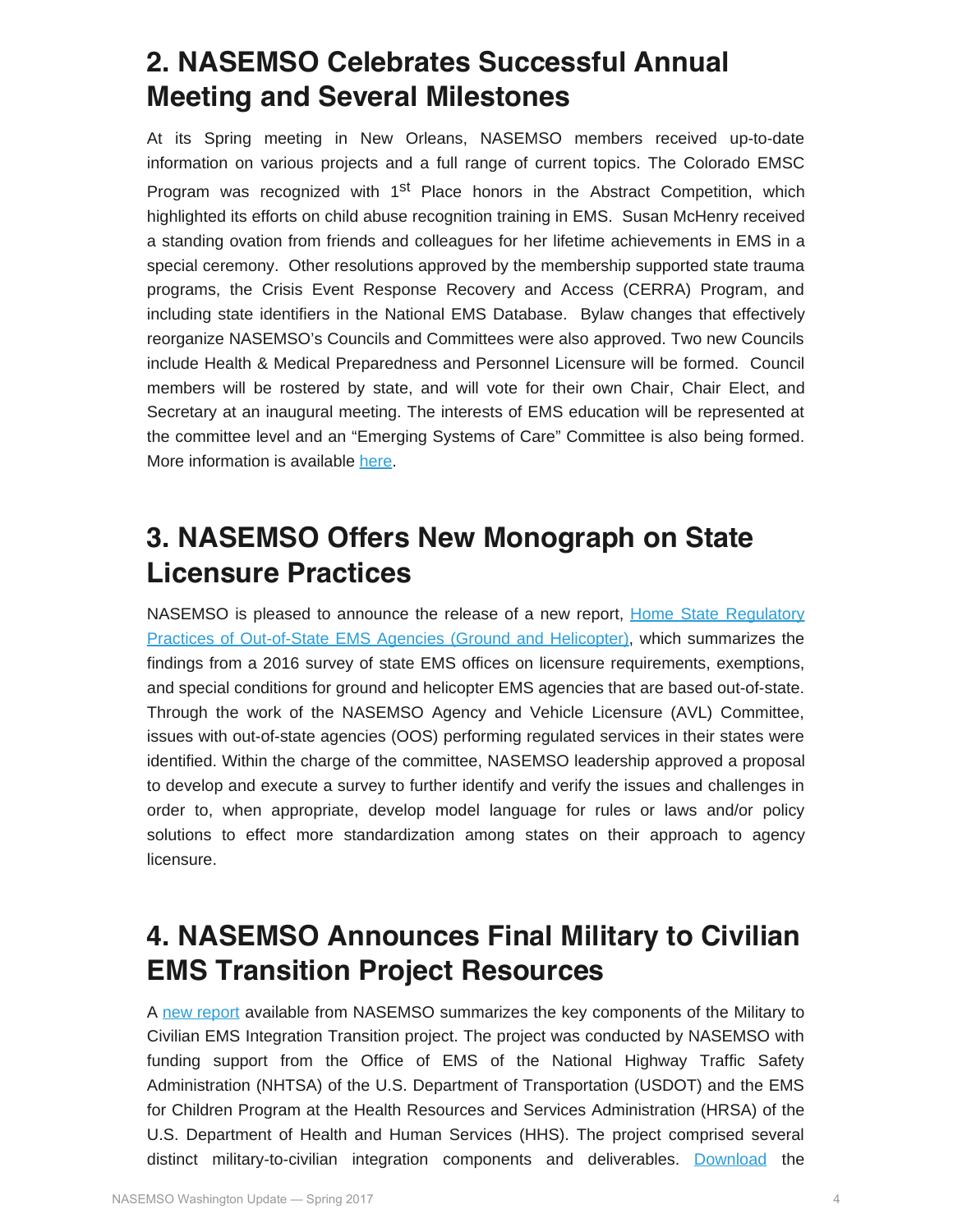## **5. NASEMSO Offers Comment to AHRQ Naloxone Guideline**

The Agency for Healthcare Research and Quality (AHRQ) recently conducted a systematic review of literature to compare different routes, doses, and dosing strategies of naloxone administration for suspected opioid overdose by EMS personnel in field settings; and to compare effects of transport to a healthcare facility versus non-transport following successful reversal of opioid overdose with naloxone. A public comment period was provided to review the draft document available at

[https://effectivehealthcare.ahrq.gov/ehc/products/656/2447/EMT-naloxone-draft-report-](https://effectivehealthcare.ahrq.gov/ehc/products/656/2447/EMT-naloxone-draft-report-170316.pdf)[170316.pdf.](https://effectivehealthcare.ahrq.gov/ehc/products/656/2447/EMT-naloxone-draft-report-170316.pdf)

NASEMSO submitted comments to AHRQ indicating the majority of states have implemented authorizing legislation for the use of naloxone, an opioid antagonist, at all EMS levels while noting that there is currently insufficient research or evidence to support a recommended dosing regimen.

#### **6. NASEMSO Joins National EMS Organizations to Oppose Elimination of EMS-C Program**

The federal Emergency Medical Services for Children, or EMSC, Program has been the only federal program dedicated to improving emergency medical care for children. The following organizations have issued a joint statement, opposing President Donald Trump's proposal to eliminate funding for the EMSC program in his fiscal year (FY) 2018 budget: the American Ambulance Association, American Academy of Pediatrics, American College of Emergency Physicians, Association of Maternal & Child Health Programs, Children's Health Fund, Emergency Nurses Association, National Association of Emergency Medical Technicians, National Association of State EMS Officials, National Center for Disaster Preparedness at the Earth Institute, National EMS Management Association and Save the Children. Read more at [https://www.nasemso.org/Advocacy/Supported/documents/Press-](https://www.nasemso.org/Advocacy/Supported/documents/Press-Release-EMSC-Funding-Budget-Proposal-Statement-24May2017.pdf)[Release-EMSC-Funding-Budget-Proposal-Statement-24May2017.pdf.](https://www.nasemso.org/Advocacy/Supported/documents/Press-Release-EMSC-Funding-Budget-Proposal-Statement-24May2017.pdf)

[Return to top ^](#page-0-0)

# <span id="page-4-0"></span>FOR THE STATES

# **7. Washington State Apps Promote Workplace Safety**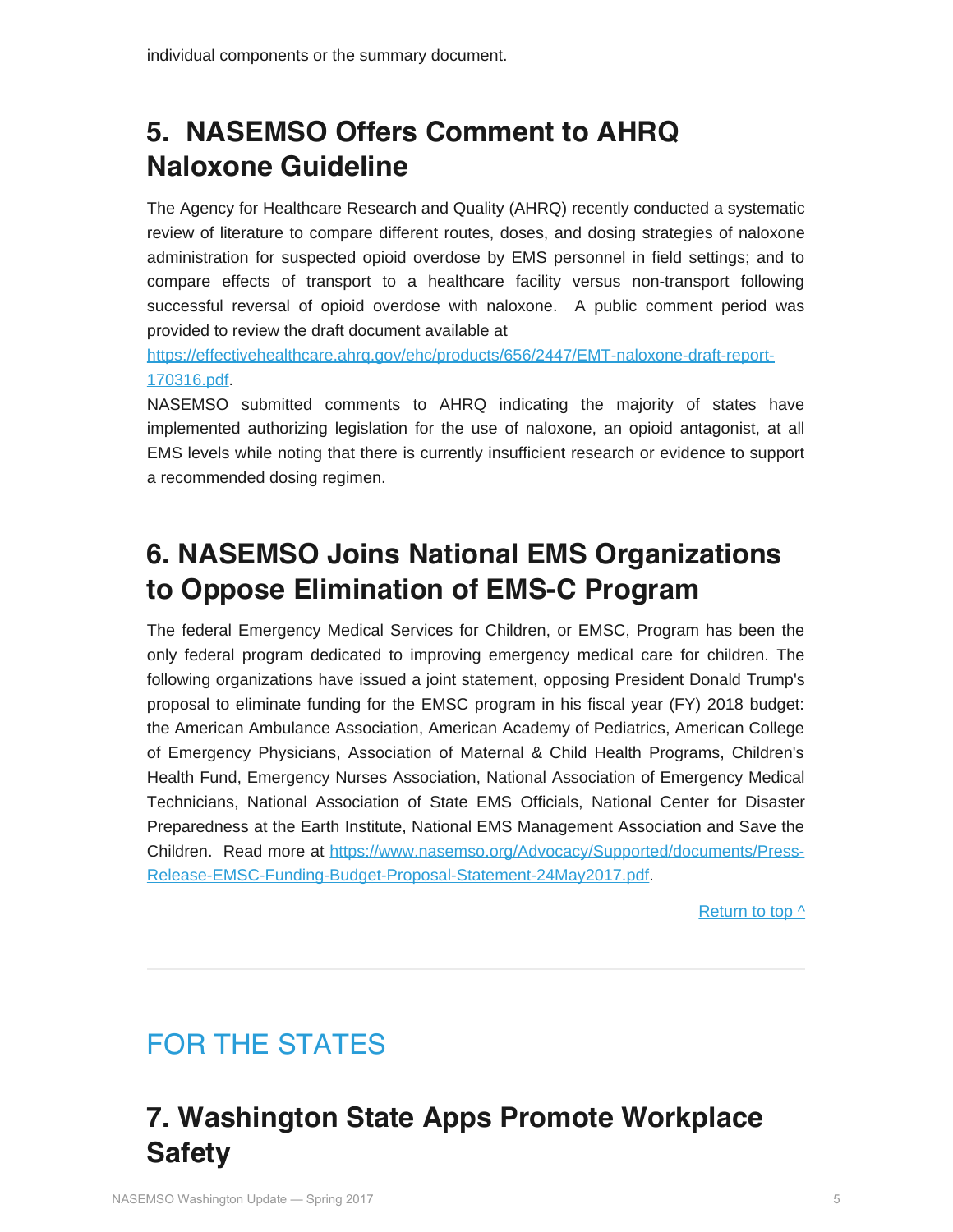The Washington Division of Occupational Safety and Health has launched a free smartphone app to enhance workplace safety. The Good Observation, Near-Miss and Accident Reporting app provides a method to document safety incidents in the workplace and can be used in training, hazard recognition and risk analysis. For more information: <https://tinyurl.com/lsln864>

[Return to top ^](#page-0-0)

#### <span id="page-5-0"></span>AIR MEDICAL

#### **8. H.R. 817 Proposes to Prevent "Surprise Billing Practices"**

A bill introduced in the 115th Congress by Rep Lloyd Doggett (TX) with 34 Democratic cosponsors seeks to end practices of balanced billing of health benefits for patients from out of network providers. While the bill does not specifically mention EMS as a source of concern, advocates for the bill are hoping for a successful "first step" to support state insurance laws that are currently preempted by the Airline Deregulation Act (ADA.) Read more: [https://www.congress.gov/bill/115th-congress/house-bill/817/](https://www.congress.gov/bill/115th-congress/house-bill/817/text)

In related news, [S. 471 – Isla Rose Life Flight Act](https://www.congress.gov/bill/115th-congress/senate-bill/471/text?r=16) is a bill, introduced by Sen Jon Tester (MT) in the 115th Session of Congress on Feb. 28, 2017, that seeks to preserve state authority "relating to network participation, reimbursement and balance billing, or transparency for an air carrier that provides air ambulance service."

#### **9. Air Ambulance Billing Practices Result in Federal Class Action Complaint**

Several individuals have initiated a Federal Class-Action Complaint against the Air Methods Corporation and Rocky Mountain Holdings related to billing practices. The lawsuit seeks a jury trial, permanent injunction on the practice of charging patients in excess of uniform rates, and restitution. Read more [here](https://www.scribd.com/document/339436513/Federal-Class-Action-lawsuit-filed-against-Air-Methods-and-Rocky-Mountain-Holdings).

#### **10. Current Air Medical Resources Recently Added to the NASEMSO Website**

- [Air Ambulances: Taking Patients for a Ride](http://www.consumerreports.org/medical-transportation/air-ambulances-taking-patients-for-a-ride/) (Consumer Reports, May 2017). This article provides background on the concerns of out-of-network billing expenses from the perspective of consumers.
- [AAMS Air Medical Cost Study](http://aams.org/aams-publishes-findings-air-medical-cost-study/) (Apr. 10, 2017). The Association of Air Medical Services (AAMS) announces the publication of the Air Medical Services Cost Study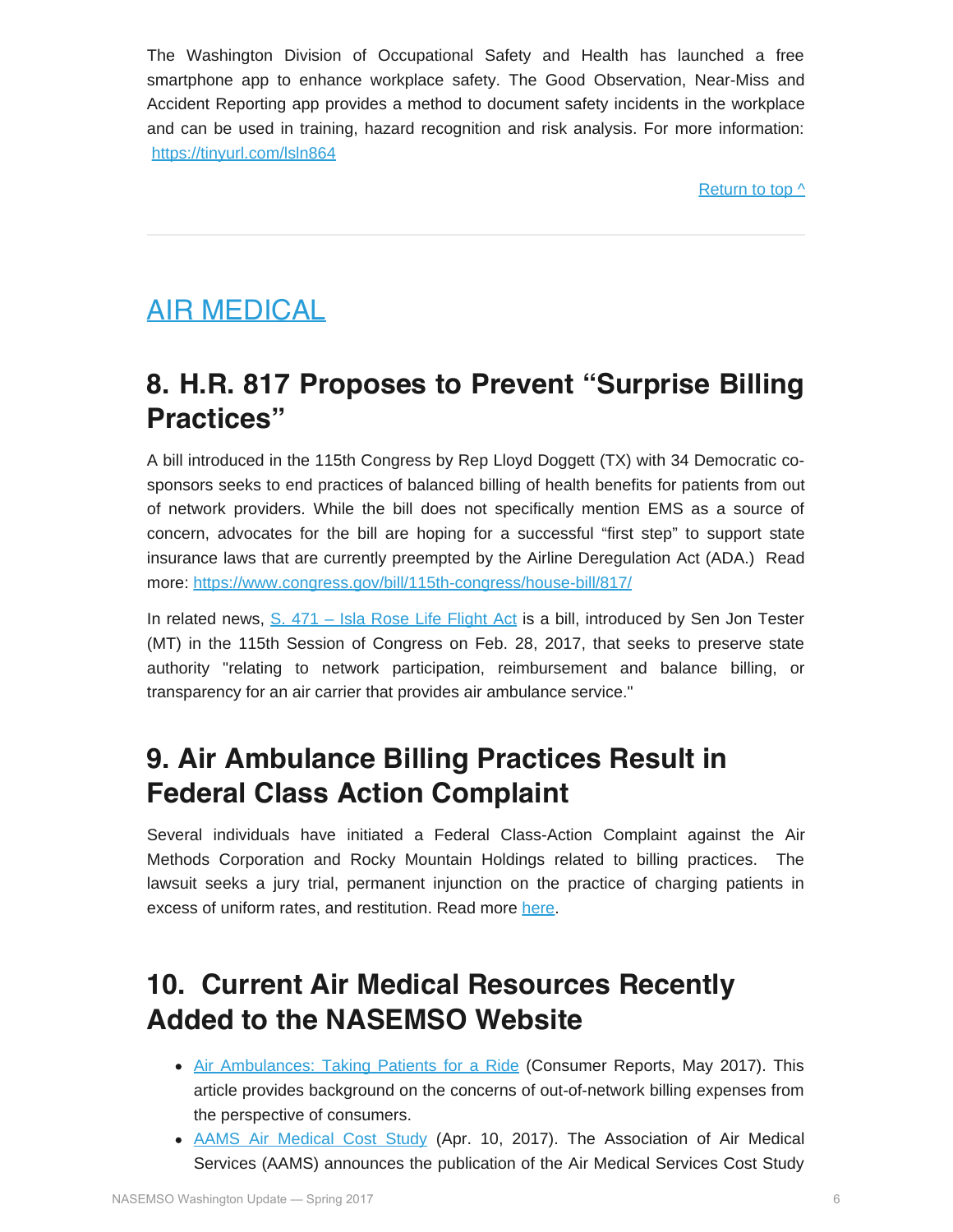Report, conducted by the independent research firm Xcenda LLC. AAMS commissioned the study in response to an evident need for reputable, independent research, specific to air medical transport, to quantify the costs associated with providing emergent air medical transports. Further, the study examines the appropriateness of the 2002 Medicare rate-setting methodology for air medical services and current payment adequacy. The resulting report provides independent substantiation of actual costs to the Centers for Medicare and Medicaid Services (CMS) and Members of Congress.

[Up in the Air: Inadequate Regulation for Emergency Air Ambulance Transportation](http://consumersunion.org/wp-content/uploads/2017/04/Up-In-The-Air-Inadequate-Regulation-for-Emergency-Air-Ambulance-Transportation.pdf) (March 2017). Consumers Union has released this health policy paper, which provides background on the market shifts in the provision of air ambulance services in the United States, consumers concerns, regulatory gaps, and recommendations for Congress and the states to take action.

[Return to top ^](#page-0-0)

#### <span id="page-6-0"></span>COMMUNICATIONS

#### **11. FirstNet Board Partners with AT&T to Build Nationwide Network**

AT&T has been selected by the First Responder Network Authority (FirstNet) to build and manage the first broadband network dedicated to America's police, firefighters and emergency medical services (EMS). The FirstNet network will cover all 50 states, 5 U.S. territories and the District of Columbia, including rural communities and tribal lands in those states and territories. This is a much-needed investment in America's communications infrastructure to support millions of first responders and public safety personnel nationwide who protect and serve more than 320 million people across the U.S. This significant publicprivate infrastructure investment is expected to create 10,000 U.S. jobs over the next two years from AT&T's work for FirstNet. The network buildout will begin later this year. Read more at <http://firstnet.gov/> and while you're there, an EMS companion web site at [https://www.firstnet.gov/ems.](https://www.firstnet.gov/ems)

In related news, be sure to check out the **FirstNet EMS** video, professionally narrated by our own Kevin McGinnis, and a great promo message by NASEMSO Past President Paul Patrick at<https://www.youtube.com/watch?v=WzTmNzk-oFQ>.

[Return to top ^](#page-0-0)

<span id="page-6-1"></span>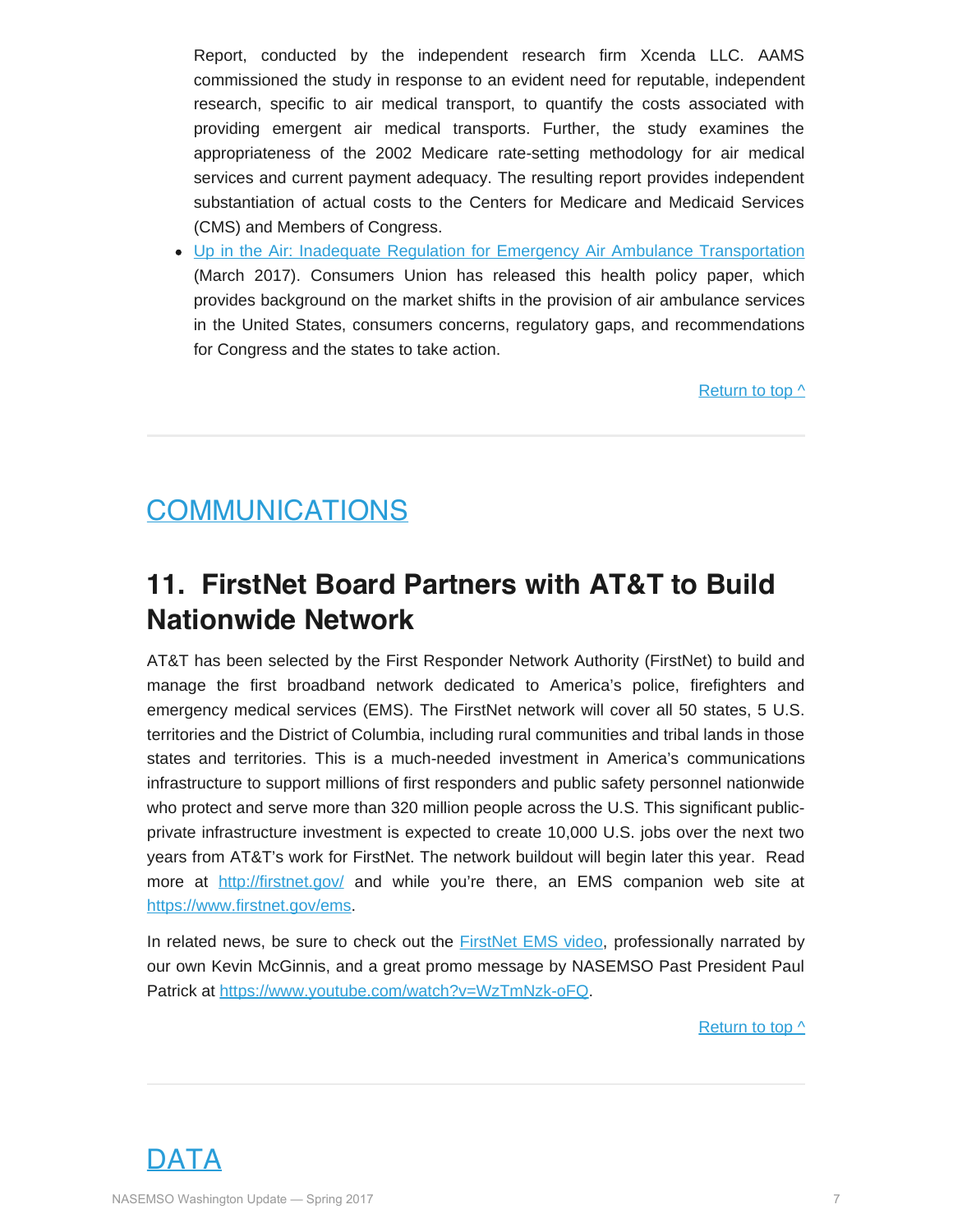#### **12. Big Data and Data Science: What Do We Need to Know?**

Lisa Federer, Research Data Informationist at the National Institutes of Health Library recently explained what big data is and provided an introduction to the data science techniques that can be used to analyze it. She also discussed how data science can help researchers find meaning in data and discuss some of the common techniques and tools used in a variety of different research areas.

- View the [webinar recording](https://disasterinfo.nlm.nih.gov/dimrc/dismtgrecordings/2017_march_09.mp4)
- Download the Data Science 101 [presentation slides](https://disasterinfo.nlm.nih.gov/dimrc/dismtgslides/data_science_101.pptx) (8.7 MB)

#### **13. FBI Advises FTP Servers Targeted for PHI**

The Federal Bureau of Information (FBI) is aware of criminal actors who are actively targeting File Transfer Protocol (FTP) servers operating in "anonymous" mode and associated with medical and dental facilities to access protected health information (PHI) and personally identifiable information (PII) in order to intimidate, harass, and blackmail business owners. The FBI recommends medical and dental healthcare entities request their respective IT services personnel to check networks for FTP servers running in anonymous mode. If businesses have a legitimate use for operating a FTP server in anonymous mode, administrators should ensure sensitive PHI or PII is not stored on the server. Read more at <https://tinyurl.com/n54emzp>.

[Return to top ^](#page-0-0)

## <span id="page-7-0"></span>HEALTH AND MEDICAL PREPAREDNESS

#### **14. GAO Offers Suggestions for Coordination of Pandemic Preparedness**

The U.S. Army estimates that if a severe infectious disease pandemic were to occur today, the number of U.S. fatalities could be almost twice the total number of battlefield fatalities in all of America's wars since the American Revolution in 1776. A pandemic occurs when an infectious agent emerges that can be efficiently transmitted between humans and has crossed international borders. The Department of Defense's (DOD) day-to-day functioning and the military's readiness and operations abroad could be impaired if a large percentage of its personnel are sick or absent, and DOD's assistance to civil authorities might be limited.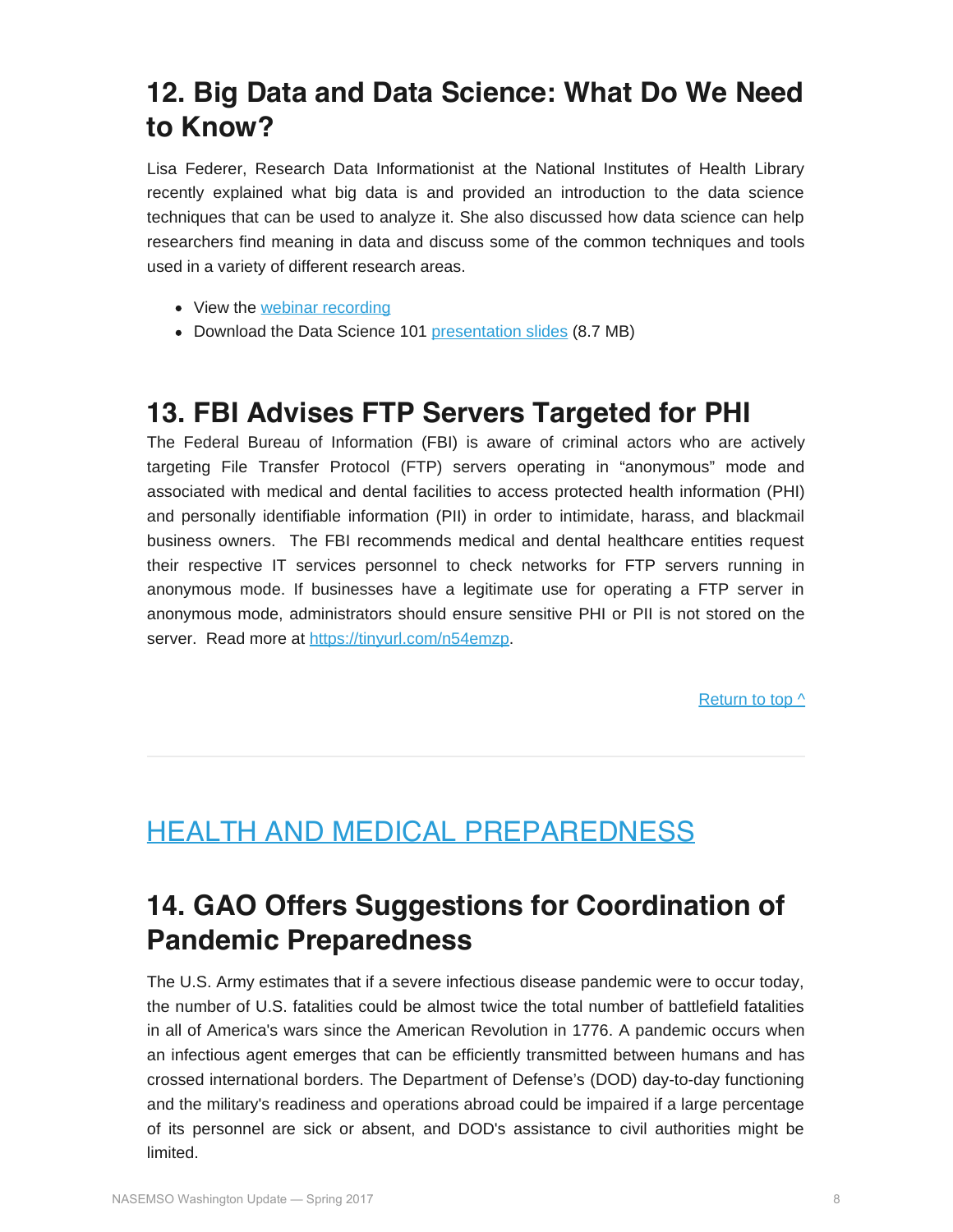House Report 114-102 included a provision for the Government Accountability Office (GAO) to assess DOD's planning and coordination to support civil authorities during a pandemic. A new GAO report assesses the extent to which (1) DOD has guidance and plans for supporting civil authorities in the event of a domestic outbreak of a pandemic disease and (2) HHS and DHS have plans to respond to a pandemic if DOD support capabilities are limited, and they have mechanisms to coordinate their pandemic preparedness and response. GAO reviewed agency pandemic guidance and plans, interagency coordination mechanisms, and pandemic-related exercises and after-action reports. Read more:

<http://www.gao.gov/products/GAO-17-150>

#### **15. BARDA Highlights Next Generation Burn Care**

According to the Biomedical Advanced Research and Development Authority (BARDA), novel products under development are being designed to find uses in routine clinical burn care and would also help in response to a mass casualty incident. When fully integrated, the new products and their enhancements in burn care have the potential to eliminate resource-intensive steps, shorten hospital stays, and improve patient outcomes; bringing value in day to day routine care as well as in a mass casualty event. The ASPR Blog describes these potential new therapies, including impregnated gauzes, topical gels to reduce the need for wound debridement, full thickness skin substitutes and more in a recent blog on the PHE web site. Read more:

<https://www.phe.gov/ASPRBlog/pages/BlogArticlePage.aspx?PostID=237>

#### **16. Pre-Disaster Recovery Planning Guide for States**

The "Pre-Disaster Recovery Planning Guide for State Governments," recently finalized and released by the Federal Emergency Management Agency (FEMA), provides information to support state agencies in emergency preparation, helping them more easily adapt to postdisaster response rolls and requirements. FEMA designed these planning guides to help states and territories develop pre-disaster recovery plans by engaging members of the whole community, developing recovery capabilities across state government and nongovernmental partners, and creating an organizational framework for comprehensive state recovery efforts. Such a plan, and the inclusive process recommended to develop it, strengthens partnerships and resilience. This guide is the first in a series of three to be released in the next year. The two forthcoming will include a guide for local governments and a quide for tribal governments. [Read more...](https://www.fema.gov/media-library/assets/documents/128572)

### **17. EMS and Infectious Disease: Challenges & Resources for Provider Protection**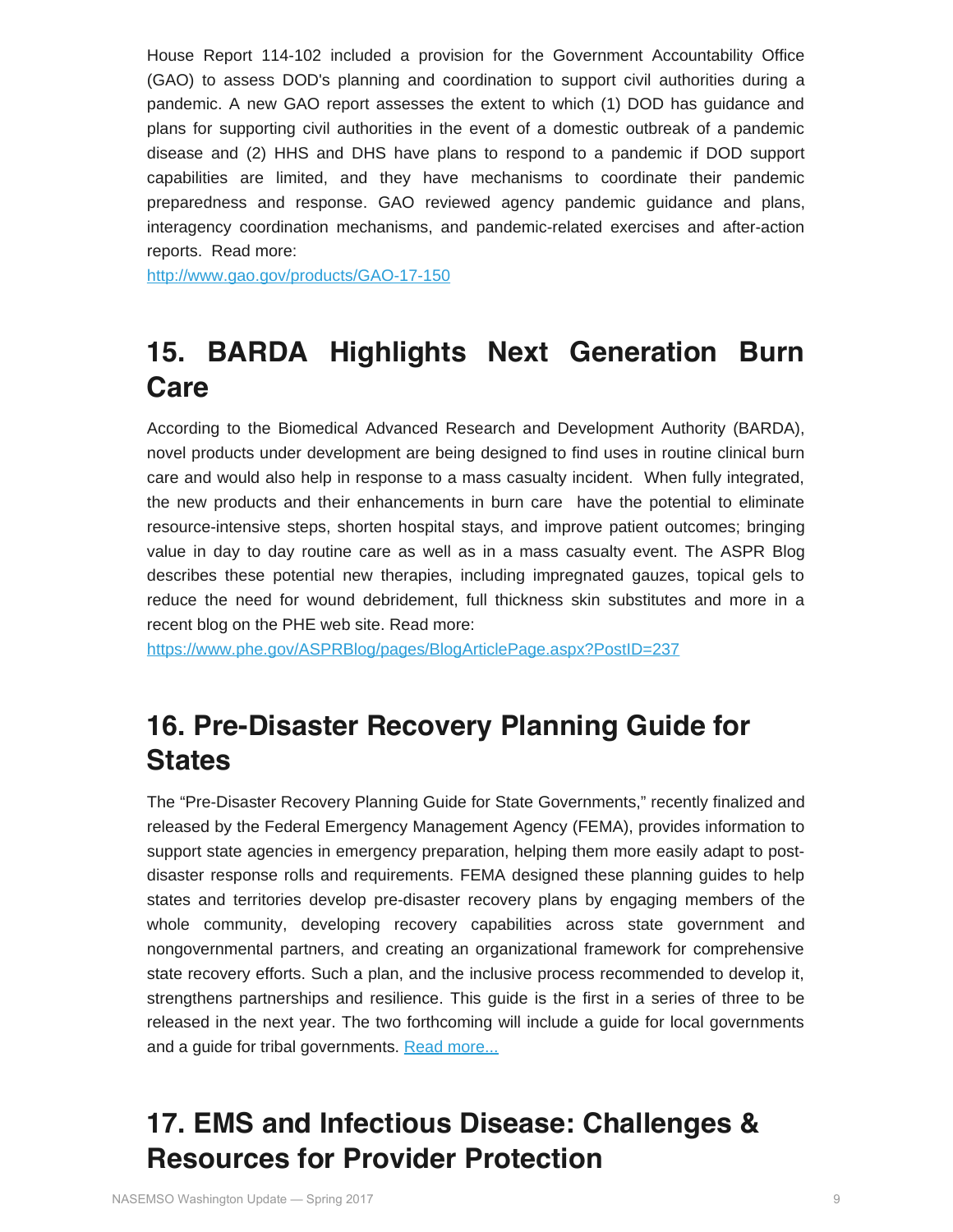The U.S. Department of Health and Human Services Assistant Secretary of Preparedness and Response (ASPR) is pleased to announce an upcoming webinar to formally introduce the ASPR TRACIE EMS Infectious Disease Playbook, authored by Dr. Alex Isakov (Emory) and Dr. John Hick (HCMC), with invaluable input from a diverse and large group of EMS and infectious disease experts from across the country, along with critical support from Meghan Treber and Jennifer Nieratko on the ASPR TRACIE Team. The team will describe why and how the Playbook was developed, walk webinar participants through the content, and share their perspectives on how the Playbook may be used in daily practice. They will then lead a discussion on the current challenges the EMS community faces related to infectious diseases and engage the audience in questions and answers. [REGISTER TODAY](https://register.gotowebinar.com/register/4196593274079113217) for the Thursday, 22 June 2-3 PM (EDT) TRACIE webinar.

The live broadcast is limited to 1,000 participants so please register early, and to the extent possible, participate on the webinar in small groups to allow more folks to join this conversation. For those that can't make the live broadcast, a recording will be available within 24 hours of the webinar.

Also, we encourage you to share the background information on the EMS Infectious Disease Playbook, available [here](https://www.phe.gov/Preparedness/news/events/ems-week/Pages/ems-playbook.aspx). The Playbook is anticipated later this month.

#### **18. Legal Liability Protections for Emergency Medical and Public Health Responses**

Liability protections have been put in place at both the state and local levels for different types of actors and entities involved in emergency response efforts. A new table available from The Network for Public Health Law (NPHL) highlights those potential liability protections for individuals, including healthcare workers, volunteers and private sector employees, and entities, including government agencies, hospitals or healthcare facilities, non-profit organizations and for-profit organizations. [Read more...](https://www.networkforphl.org/_asset/xbt7sg/Liability-Protections-for-Emergency-Response.pdf)

#### **19. Report Available from NASEM Workshop on Federal Regulation of N95's**

The Food and Drug Administration (FDA) and the National Institute for Occupational Safety and Health (NIOSH) have responsibilities for evaluating and regulating respiratory protective devices (RPDs) for health care workers. To provide input to NIOSH and FDA and to discuss potential next steps to integrate the two agencies' processes to certify and approve N95 respirators for use in health care settings, a workshop was held by the National Academies of Sciences, Engineering, and Medicine (the National Academies). The workshop was focused on exploring the strengths and limitations of several current test methods for N95 respirators as well as identifying ongoing research and research needs. The workshop resulted from discussions between FDA and NIOSH and from discussions of the National Academies' Standing Committee on Personal Protective Equipment for Workplace Safety and Health. This workshop provided the opportunity to exchange knowledge and ideas between health care professionals, policy makers, and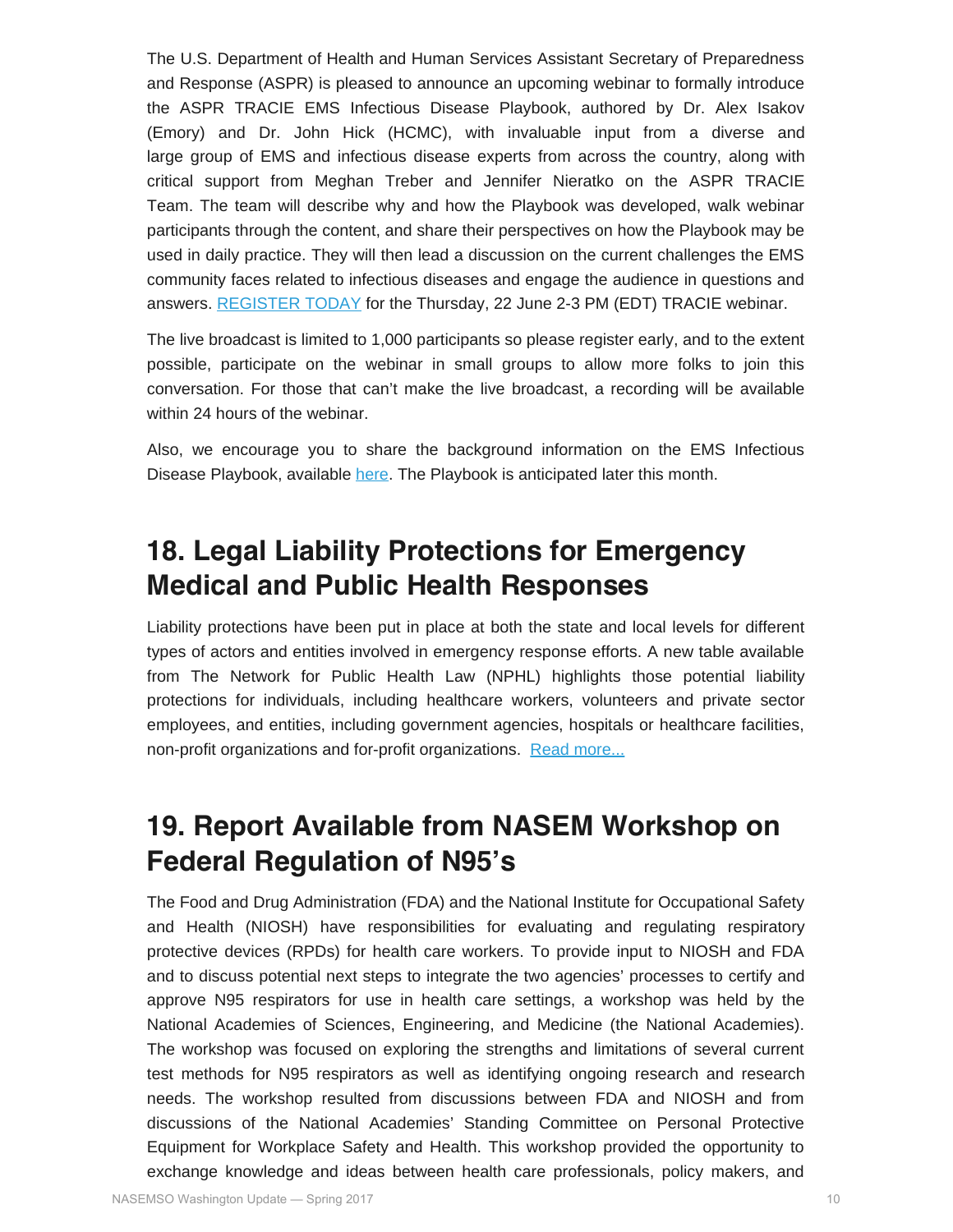manufacturers involved in the field of personal protective equipment for health care workers. This proceedings of a workshop is a factual summary of what occurred at the workshop. Read more:<https://www.nap.edu/download/23679>

In related news, according to a separate commentary now available on the NASEM web site, the regulation of N95 filtering facepiece respirators (FFRs) by two federal agencies causes enormous confusion, increases risks to healthcare workers, and results in overregulation. The National Academies workshop examined the scientific issues critical to these efforts (NASEM, 2017). Currently, efforts are under way by the two agencies to streamline the regulatory oversight and approval processes, and this commentary offers support for those efforts. Specifically, several panelists recommend that:

- FDA discontinue the surgical N95 designation and its oversight of FFRs, and
- NIOSH have the sole responsibility to certify all FFRs using science-based methods as is consistent with its mission for respirators used in the United States

[Read more...](https://nam.edu/wp-content/uploads/2017/03/Respiratory-Protection-for-Health-Care-Workers-Simplify-Procedures-and-Improve-Health.pdf)

#### **20. RWJF and UK Launch Preparednesss Index Innovator Challenge**

An annual assessment of the nation's day-to-day preparedness for managing community health emergencies improved slightly over the last year—though deep regional inequities remain. The Robert Wood Johnson Foundation (RWJF) released the results of the [2017](http://nhspi.org/2017-index-released/) [National Health Security Preparedness Index,](http://nhspi.org/2017-index-released/) which found the United States scored a 6.8 on a 10-point scale for preparedness—a 1.5 percent improvement over the last year, and a 6.3 percent improvement since the Index began four years ago.

RWJF and the University of Kentucky announce a new competition to promote innovative use of the National Health Security Preparedness Index and to identify ways in which it stimulates intra- and multi-sectorial communication, collaboration, and action to improve health security. With a theme of *[Using the National Health Security Preparedness Index to](http://nhspi.org/mobilizingaction) [Mobilize Action](http://nhspi.org/mobilizingaction)*, the Challenge invites individuals and teams to submit stories of using the Index to improve preparedness, health security, and resiliency at local, state, and national levels. Successful applications will illustrate how the Index's data and measures provide actionable information that can be used by government, communities, the private sector, and the media to enhance health security and preparedness across the U.S.

The Challenge will be open through July 31, 2017 and winning entries will be highlighted on the Index website and through promotional activities related to the 2017 Preparedness Index in the fall. More information on the Challenge appears on the [website](http://nhspi.org/mobilizingaction), and a [Submission Guide](http://nhspi.org/wp-content/uploads/2017/01/Preparedness-Challenge-Submission-Guide.pdf) is available to assist potential applicants as they develop their [online](https://redcap.uky.edu/redcap/surveys/?s=NC83MH4RWW) [applications.](https://redcap.uky.edu/redcap/surveys/?s=NC83MH4RWW) You may also find information on the Challenge via the "2017 Innovator Challenge" button on the [website homepage](http://nhspi.org/).

#### **21. "You Are The Help Until Help Arrives"**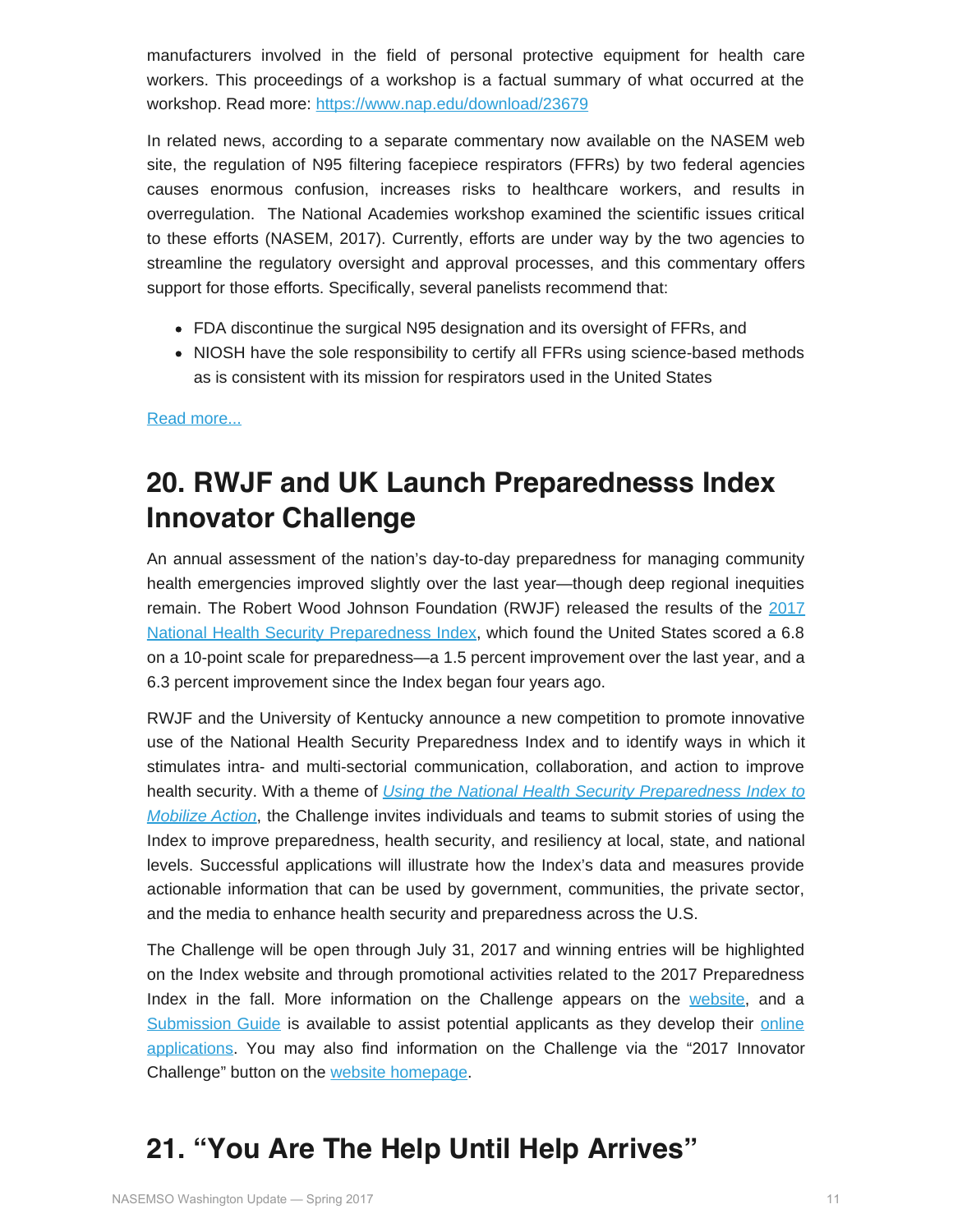According to a recent National Academies of Science study, trauma is the leading cause of death for Americans under age 46. Life-threatening injuries require immediate action to prevent an injured person from dying. Those nearest to someone with life threatening injuries are best positioned to provide first care. The Federal Emergency Management Agency (FEMA), the Centers for Disease Control, the U.S. Department of Health and Human Services Office of the Assistant Secretary for Preparedness and Response, and Medical Reserve Corps have partnered to offer free web-based training program and program materials to any community agency that wishes to train its citizens to provide assistance in an emergency situation. The training introduces skills beyond everyday first aid, like how to control bleeding and how to safely move the injured. Learn more about the initiative, You Are The Help Until Help Arrives, at [https://community.fema.gov/until-help](https://community.fema.gov/until-help-arrives?lang=en_US)[arrives?lang=en\\_US.](https://community.fema.gov/until-help-arrives?lang=en_US)

#### **22. USUHS Emergency Legal Preparedness Summit**

Public health preparedness leaders, officials, and experts examined critical challenges in emergency legal preparedness and policy including federal social distancing powers, emergency use authorizations, SNS distributions, emergency vaccine development and access, and federal-state implications for the next emerging threat at a recent event sponsored by the Uniformed Services University of the Heath Sciences. The event is available for viewing in its entirety at<https://youtu.be/n6HV9bAoC3c?t=3354>.

### **23. FEMA Seeks Comments on Continuity Guidance**

The Federal Emergency Management Agency (FEMA) released the draft Continuity Guidance Circular, which guides whole community efforts to develop and maintain the capability to ensure continuity of operations, continuity of government, and enduring constitutional government during an emergency that disrupts normal operations. The draft document is now beginning a 30-day National Engagement period. National engagement provides interested parties with an opportunity to comment on the draft documents to ensure that the final document reflects the collective expertise and experience of the whole community. **The National Engagement period will conclude at 5:00 pm EDT on July 5, 2017.** To review the draft Continuity Guidance Circular, and to obtain additional information, visit [fema.gov/continuity-guidance-circular](https://www.fema.gov/continuity-guidance-circular-cgc). To provide comments on the drafts, complete the feedback form and submit it to [FEMA-CGC@fema.dhs.gov](mailto:FEMA-CGC@fema.dhs.gov).

## **24. NAEMT Releases Report on Level of EMS Preparedness for Disasters and Mass Casualty Incidents**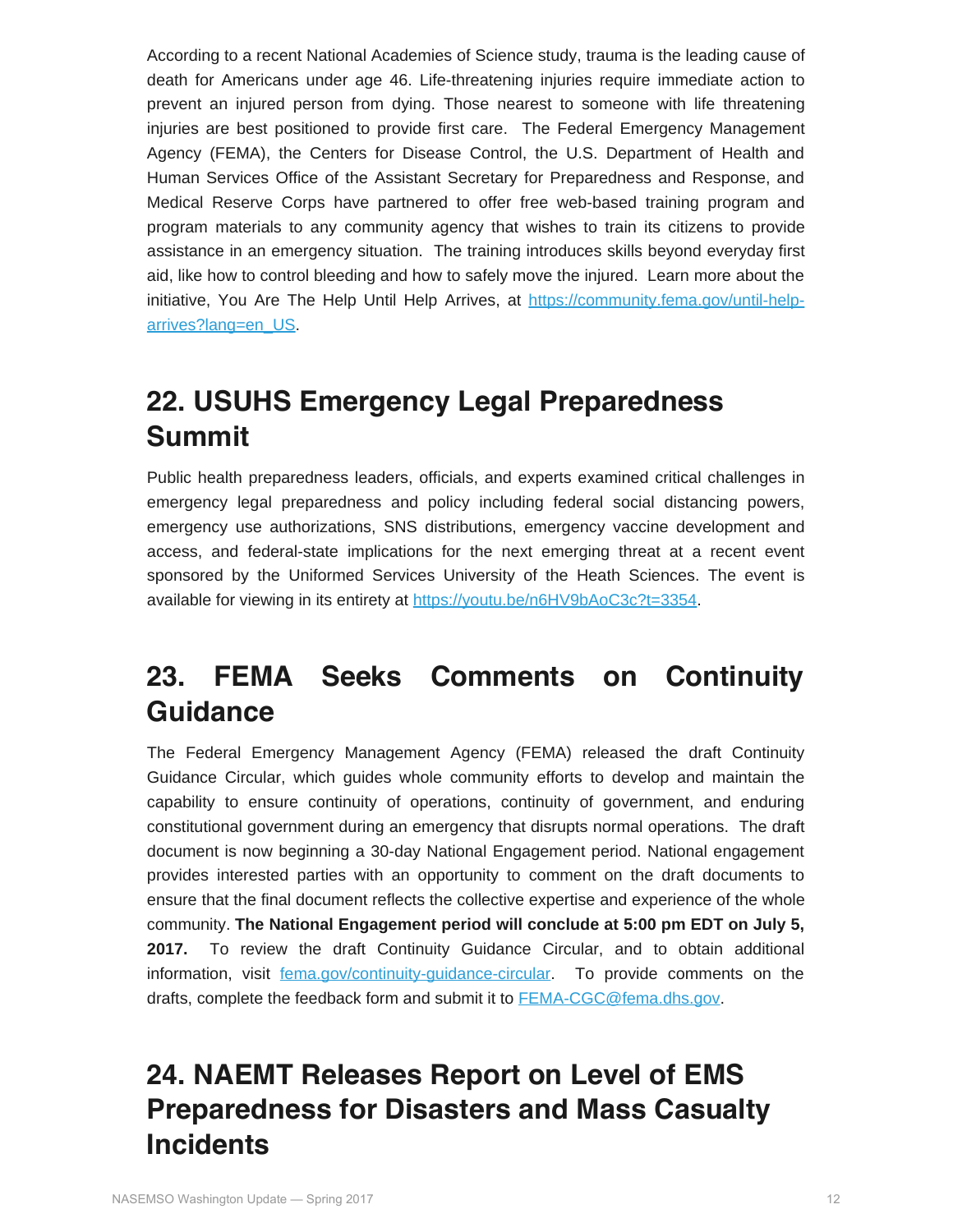The National Association of Emergency Medical Technicians (NAEMT) recently released a report, [National Survey on EMS Preparedness for Disaster and Mass Casualty Incident](http://www.naemt.org/docs/default-source/ems-agencies/EMS-Preparedness/2017-naemt-ems-preparedness-report.pdf?sfvrsn=0) [Response,](http://www.naemt.org/docs/default-source/ems-agencies/EMS-Preparedness/2017-naemt-ems-preparedness-report.pdf?sfvrsn=0) based on the results of a 2016 national survey of EMS practitioners and managers. The findings offer insight into the level of proficiency and training of EMS practitioners who provide the medical response expected by communities during disasters and mass casualty incidents.

#### **25. USDOJ Offers Fentanyl Guide for First Responders**

The US Department of Justice (DOJ) warns, "There is a significant threat to law enforcement personnel, and other first responders, who may come in contact with fentanyl and other fentanyl‐related substances through routine law enforcement, emergency or life‐saving activities. Since fentanyl can be ingested orally, inhaled through the nose or mouth, or absorbed through the skin or eyes, any substance suspected to contain fentanyl should be treated with extreme caution as exposure to a small amount can lead to significant health–related complications, respiratory depression, or death." This image shows a photo illustration of 2 milligrams of fentanyl, **a lethal dose** in most people, which reflects a quantity that EMS personnel could be inadvertently exposed to in a 9-1-1 response to an opioid overdose. DOJ has issued a very informative primer on its web site as well as a recent "Roll Call" video at<https://www.dea.gov/druginfo/fentanyl.shtml>



Photo illustration of 2 milligrams of fentanyl, a lethal dose in most people. Image from [dea.gov](https://www.dea.gov/pr/multimedia-library/image-gallery/images_fentanyl.shtml)

#### **26. DHS Extends NTAS Bulletin on Homegrown Terrorism**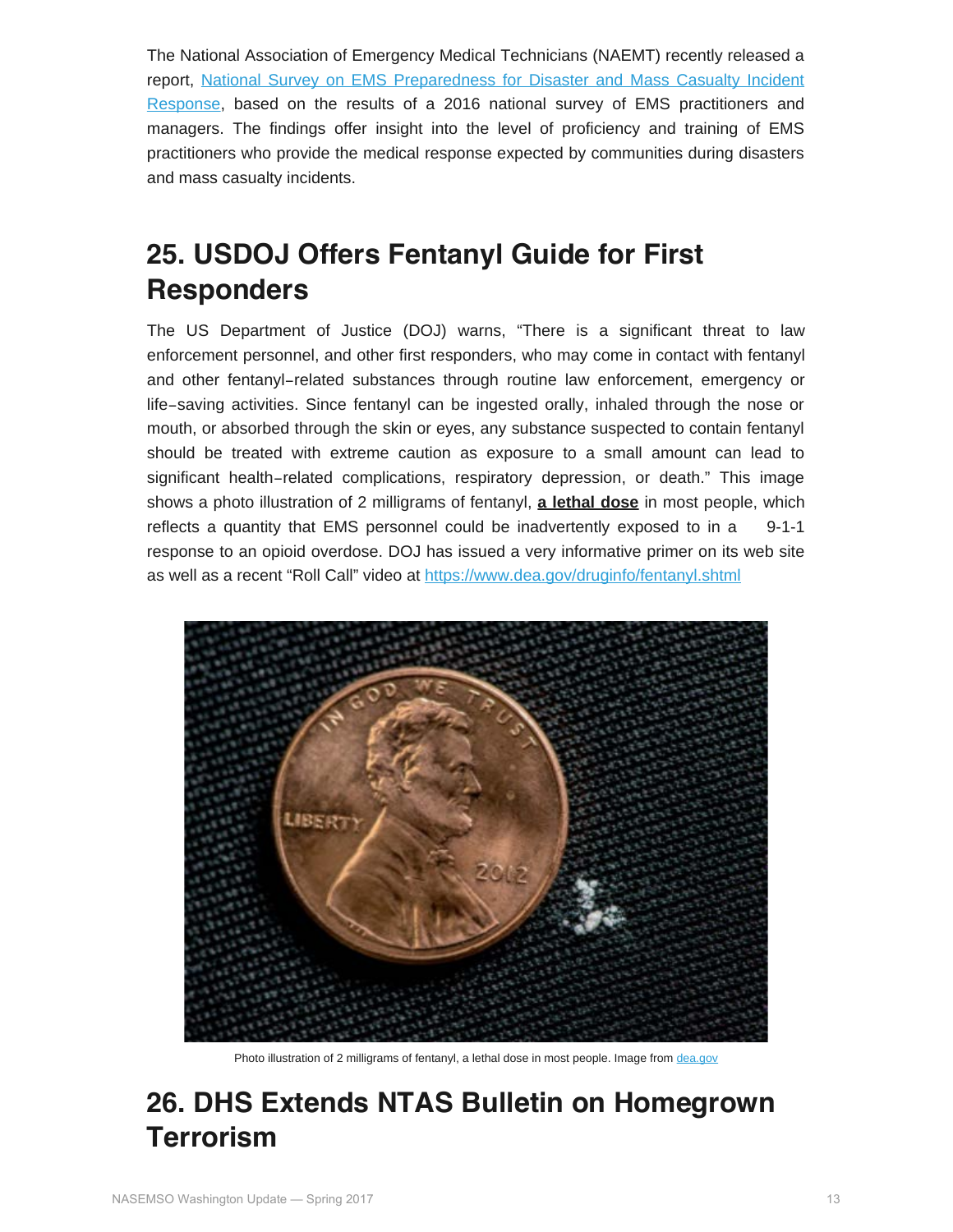Since 2015, the Department of Homeland Security (DHS) has used the National Terrorism Advisory System (NTAS) Bulletin to highlight the continuing threat from homegrown terrorists, many of whom are inspired online to violence by foreign terrorist organizations. The United States is engaged in a generational fight against terrorists, who seek to attack the American people, our country, and our way of life. An informed, vigilant, and engaged public remains one of our greatest assets to identify potential homegrown terrorists and prevent attacks. After careful consideration of the current threat environment and with input from intelligence and law enforcement partners, the DHS Secretary has made the decision to update and extend for six months the NTAS Bulletin regarding the threat of homegrown terrorism. We face one of the most serious terror threat environments since 9/11, and for us to protect our homeland we will need constant vigilance and clear focus on staying a step ahead of the enemy. Read more at<https://tinyurl.com/ycz2fvsl>.

#### **27. HHS ASPR Offers Resources to Prevent Cyberthreats in Healthcare Organizations**

The U.S. Department of Health and Human Services Assistant Secretary of Preparedness and Response (ASPR) has issued an update of known threats to healthcare organizations from cyber-terrorists, including medical device ransomware infections. Go to [https://asprtracie.hhs.gov/documents/newsfiles/NEWS\\_05\\_13\\_2017\\_09\\_26\\_09.pdf](https://asprtracie.hhs.gov/documents/newsfiles/NEWS_05_13_2017_09_26_09.pdf)

In related news, the United States Computer Emergency Readiness Team (US-CERT) highlights four products in the National Cyber Awareness System offer a variety of information for users with varied technical expertise. Those with more technical interest can read the Alerts, Current Activity, or Bulletins. Users looking for more general-interest pieces can read the Tips. More information at <https://www.us-cert.gov/ncas> and [https://insights.sei.cmu.edu/sei\\_blog/2017/05/ransomware-best-practices-for-prevention](https://insights.sei.cmu.edu/sei_blog/2017/05/ransomware-best-practices-for-prevention-and-response.html)[and-response.html](https://insights.sei.cmu.edu/sei_blog/2017/05/ransomware-best-practices-for-prevention-and-response.html).

[Return to top ^](#page-0-0)

#### <span id="page-13-0"></span>HIGHWAY SAFETY

#### **28. NTSB Hosts 2nd Roundtable to End Deadly Distractions**

Distracted driving kills, on average, [nine people every day on our highways](https://www.nhtsa.gov/risky-driving/distracted-driving) and injures even more. Drivers and operators in all modes of transportation must keep their hands, eyes, and minds on operating the vehicle. In commercial operations, all safety-critical personnel must minimize distractions, and companies must develop policies to ensure employees are not distracted. Nearly ten percent of traffic fatalities involve distracted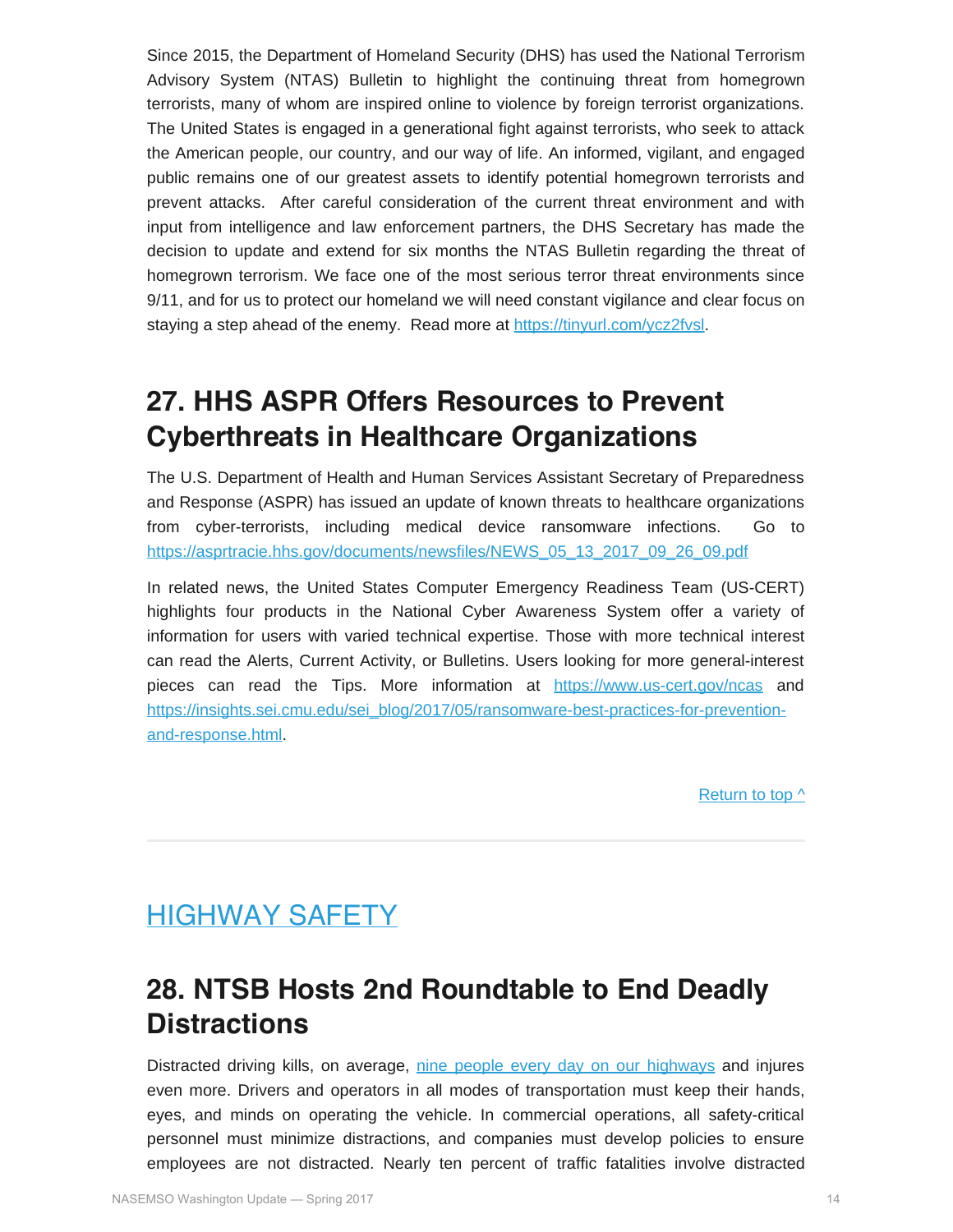drivers—deaths that are completely preventable. To reduce crashes, injuries and fatalities, drivers must completely disconnect from deadly distractions. The National Transportation Safety Board (NTSB) recently hosted a  $2<sup>nd</sup>$  Roundtable on roadway distractions. This informative broadcast is now available for viewing at [http://ntsb.capitolconnection.org/042617/ntsb\\_archive\\_flv.htm.](http://ntsb.capitolconnection.org/042617/ntsb_archive_flv.htm)

#### **29. NASEM Highlights Biggest Road Hazard**

The National Academies of Science, Engineering, and Medicine (NASEM) recently highlighted human behavioral studies as a key factor in progress towards greater highway safety. In a new report the NASEM suggests, "An ordinary car has about 30,000 separate parts, but only one component is persistently prone to catastrophic failure: the driver. Whereas 2 percent of accidents are caused by equipment malfunction, 94 percent are the driver's fault." A recent large-scale study found that "potentially 36%, or 4 million, of the nearly 11 million crashes occurring in the United States annually could be avoided if no distraction was present." Compared to an attentive, undistracted driver, the data shows that operating the car's radio roughly doubles the risk of a crash, while using touch-screen menus increase it by a factor of 4.6. Texting makes an accident 6.1 times more likely, reaching for an object or reading/writing raises the risk by a factor of 9, and dialing a cell phone by a factor of 12.2—the highest of any distraction observed. *From Research to Rewards: Social Science Studies the Most Hazardous Thing on the Road: You* is available for free download at<https://www.nap.edu/download/23673>.

#### **30. NEW!! NIOSH Video Series on Ambulance Design and Testing**

A new 7-part video series, jointly funded by the National Institute for Occupational Safety and Health (NIOSH) and the Department of Homeland Security's Science and Technology Directorate, covers new crash test methods to improve worker and patient safety in an ambulance patient compartment. The series also provides viewers with an overview of the many changes impacting ambulance design, testing, and manufacture. These changes impact the:

- layout of the ambulance patient compartment
- contents housed in the ambulance patient compartment (seating, patient cot, equipment mounts, storage devices)
- the outside or body of the ambulance

Ambulance builders, major ambulance component suppliers, and those responsible for designing and purchasing ambulances will benefit from viewing this video series, which aims to keep EMS workers and their patients safe during ambulance transport. Go to <https://www.cdc.gov/niosh/topics/ems/videos.html>.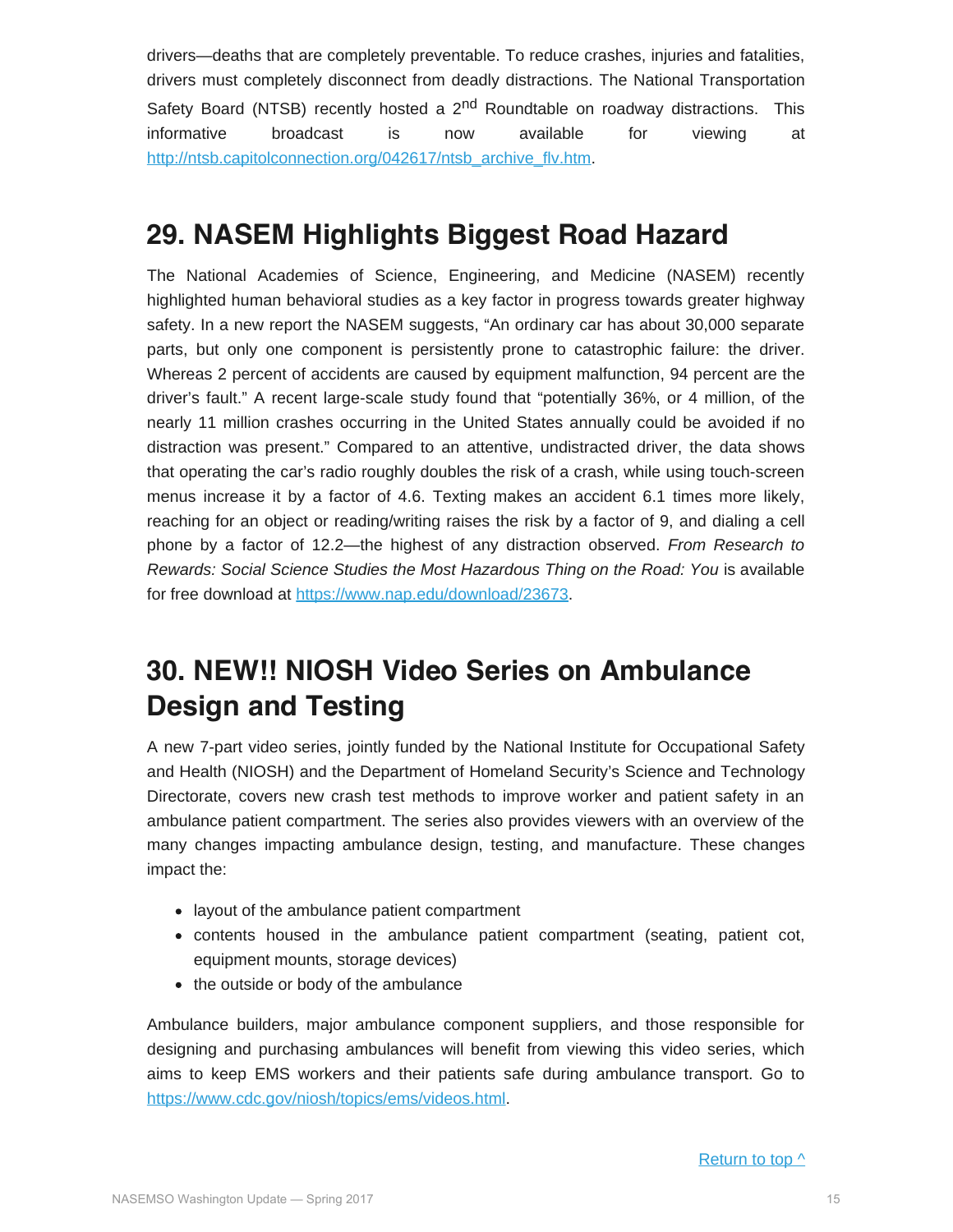# <span id="page-15-0"></span>MEDICAL DIRECTION

#### **31. AAP Updates Treatment Guideline for Anaphylaxis**

The American Academy of Pediatrics (AAP) has updated its recommendations on using epinephrine to treat anaphylaxis. It also offers a universal, customizable anaphylaxis emergency action plan for clinicians to give patients and caregivers. The clinical report, an update from 2007, says that patients at risk for anaphylaxis should be prescribed an epinephrine auto-injector. These include patients with a previous anaphylactic episode, those with idiopathic anaphylaxis, and patients with known food sensitivities who haven't yet experienced anaphylaxis. Epinephrine, not antihistamines, is the first-line treatment for anaphylaxis. Physicians should counsel caregivers to inject epinephrine promptly after exposure to an allergen, even when it's unclear whether the symptoms will remain mild or escalate. Read more:

<http://pediatrics.aappublications.org/content/early/2017/02/09/peds.2016-4006> and [https://www.aap.org/en-us/Documents/AA-EmergencyPlan.pdf.](https://www.aap.org/en-us/Documents/AA-EmergencyPlan.pdf)

#### **32. ASPR TRACIE Offers Webinar on Managing Medication Shortages**

The U.S. Department of Health and Human Services Assistant Secretary of Preparedness and Response (ASPR) recently offered an informational webinar, "Clinicians and Coalitions: A Conversation about Finding Solutions for Medication Shortages." On the call, the FDA alluded to anticipated policy on extending expiration dates.

- Access the [recorded webinar](https://attendee.gotowebinar.com/recording/4376906584254284291)
- View PDF of [slides](https://asprtracie.hhs.gov/documents/aspr-tracie-medication-shortages-webinar-508.pdf)
- View facilitated discussion and [follow-up questions](https://asprtracie.hhs.gov/documents/aspr-tracie-medication-shortage-webinar-discussion-questions.pdf)

[Return to top ^](#page-0-0)

#### <span id="page-15-1"></span>TRAUMA

#### **33. CDC Data Suggests TBI/Falls in Older Adults Increasing**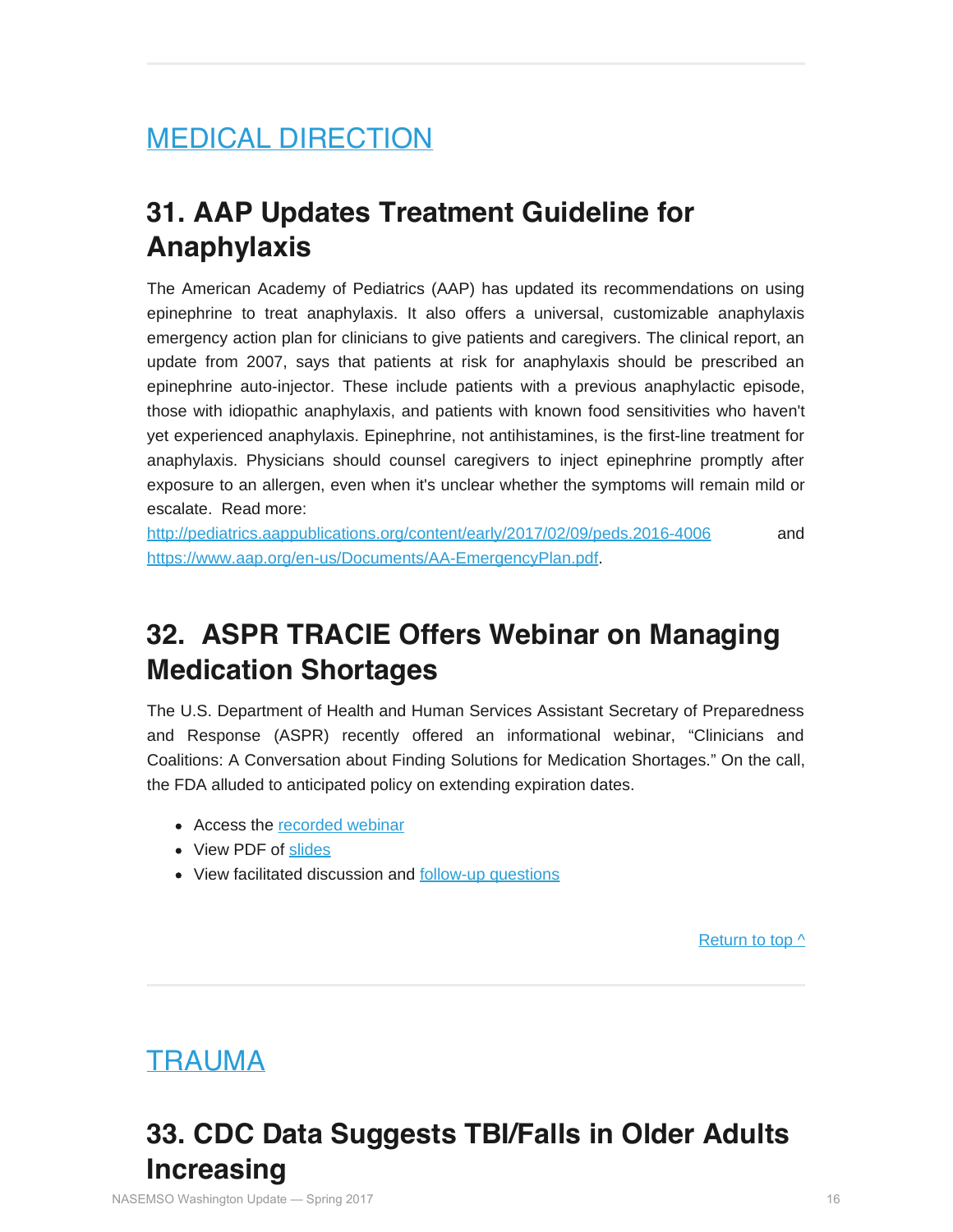Traumatic brain injury (TBI) has short- and long-term adverse clinical outcomes, including death and disability. TBI can be caused by a number of principal mechanisms, including motor-vehicle crashes, falls, and assaults. A new report from the Centers of Disease Control and Prevention (CDC) describes the estimated incidence of TBI-related emergency department (ED) visits, hospitalizations, and deaths during 2013 and makes comparisons to similar estimates from 2007. In summary, progress has been made to prevent motorvehicle crashes, resulting in a decrease in the number of TBI-related hospitalizations and deaths from 2007 to 2013. However, during the same time, the number and rate of older adult fall-related TBIs have increased substantially. Although considerable public interest has focused on sports-related concussion in youth, the findings in this report suggest that TBIs attributable to older adult falls, many of which result in hospitalization and death, should receive public health attention. [Read more...](https://www.cdc.gov/mmwr/volumes/66/ss/ss6609a1.htm?s_cid=ss6609a1_w)

[Return to top ^](#page-0-0)

#### <span id="page-16-0"></span>FEDERAL PARTNERS

#### **34. OSHA Offers Electronic Recordkeeping Reminders**

The Occupational Safety and Health Administration (OSHA) has established an email notification system to provide recordkeeping reminders as well as updates on a [new](http://links.govdelivery.com/track?type=click&enid=ZWFzPTEmbWFpbGluZ2lkPTIwMTcwMzE3LjcxMjM1NjUxJm1lc3NhZ2VpZD1NREItUFJELUJVTC0yMDE3MDMxNy43MTIzNTY1MSZkYXRhYmFzZWlkPTEwMDEmc2VyaWFsPTE3Mzk4MzU1JmVtYWlsaWQ9cm9iaW5zb25AbmFzZW1zby5vcmcmdXNlcmlkPXJvYmluc29uQG5hc2Vtc28ub3JnJmZsPSZleHRyYT1NdWx0aXZhcmlhdGVJZD0mJiY=&&&141&&&https://www.osha.gov/recordkeeping/finalrule/index.html) [requirement](http://links.govdelivery.com/track?type=click&enid=ZWFzPTEmbWFpbGluZ2lkPTIwMTcwMzE3LjcxMjM1NjUxJm1lc3NhZ2VpZD1NREItUFJELUJVTC0yMDE3MDMxNy43MTIzNTY1MSZkYXRhYmFzZWlkPTEwMDEmc2VyaWFsPTE3Mzk4MzU1JmVtYWlsaWQ9cm9iaW5zb25AbmFzZW1zby5vcmcmdXNlcmlkPXJvYmluc29uQG5hc2Vtc28ub3JnJmZsPSZleHRyYT1NdWx0aXZhcmlhdGVJZD0mJiY=&&&141&&&https://www.osha.gov/recordkeeping/finalrule/index.html) that employers electronically submit their injury and illness logs to the agency. This year's deadline is July 1, 2017. OSHA is not accepting electronic submissions at this time, but will notify interested parties when and how to provide electronic submissions. To receive these notifications, [sign up online.](http://links.govdelivery.com/track?type=click&enid=ZWFzPTEmbWFpbGluZ2lkPTIwMTcwMzE3LjcxMjM1NjUxJm1lc3NhZ2VpZD1NREItUFJELUJVTC0yMDE3MDMxNy43MTIzNTY1MSZkYXRhYmFzZWlkPTEwMDEmc2VyaWFsPTE3Mzk4MzU1JmVtYWlsaWQ9cm9iaW5zb25AbmFzZW1zby5vcmcmdXNlcmlkPXJvYmluc29uQG5hc2Vtc28ub3JnJmZsPSZleHRyYT1NdWx0aXZhcmlhdGVJZD0mJiY=&&&142&&&https://public.govdelivery.com/accounts/USDOL/subscriber/new?topic_id=USDOL_1011)

#### **35. Class I Recall HeartMate II LVAS Pocket System Controller**

Abbott-Thoratec has received a total of 70 reports of incidents in which the controller has malfunctioned after an exchange, including 19 injuries and 26 deaths. The Pocket System Controller is a power supply that connects to the implanted HeartMate II LVAS pump through a lead (driveline) under the skin. The controller helps power the LVAS system, a mechanical device that circulates blood throughout the body when the heart is too weak to pump blood adequately on its own. The controller is powered by batteries or connected to a main power supply. All of the deaths occurred when patients attempted to exchange controllers while away from the hospital. Patients may sometimes need to change to their backup back-up system controller during the course of ventricular assist therapy. The change should be done quickly and in the hospital, because it can present a significant challenge to patients that are elderly and/or untrained. For these patients, a slow or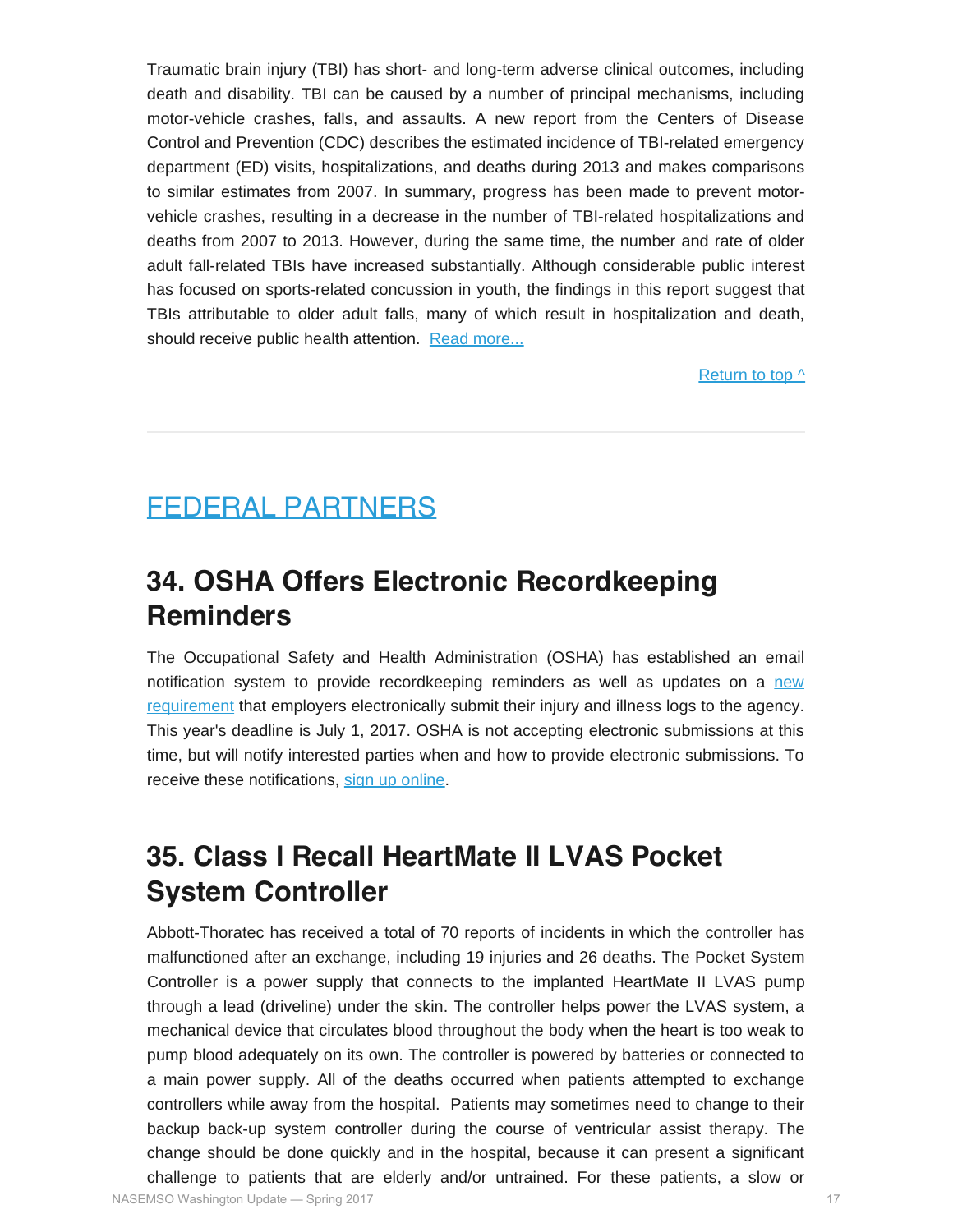improper driveline changeover places them at risk of serious injury or death. Healthcare professionals and patients are encouraged to report adverse events or side effects related to the use of these products to the FDA's MedWatch Safety Information and Adverse Event Reporting Program. [Read more...](https://www.fda.gov/Safety/MedWatch/SafetyInformation/SafetyAlertsforHumanMedicalProducts/ucm560222.htm)

## **36. NIOSH Warns of Misrepresentation of N95 Approval**

NIOSH has become aware of N95 respirators being improperly sold by Toolway Industries in Canada with NIOSH Approval Numbers 84A-3323, 84A-4430, and 84A-6766. While these are valid NIOSH Approval Numbers, they were not issued to Toolway Industries. In all three cases, the company holding the approval does not have a relationship with Toolway, nor are they being manufactured under a private label agreement. If you have purchased any products from Toolway Industries bearing the NIOSH Approval Numbers 84A-3323, 84A-4430, or 84A-6766, please be advised that the product has not been tested or approved by NIOSH. Should you ever have a question or concern about the authenticity of a respirator marked with a NIOSH Approval Number, please consult the agency's [Certified Equipment List](https://www.cdc.gov/niosh/npptl/topics/respirators/cel/default.html) or by checking the status [here](https://www.cdc.gov/niosh/npptl/topics/respirators/disp_part/default.html).

Always verify that the brand of respirator is listed either in NIOSH's list of manufacturers or as a private label company. The NIOSH publication 2013-138 ["Respirator Awareness:](https://www.cdc.gov/niosh/docs/2013-138/) [Your Health May Depend on It"](https://www.cdc.gov/niosh/docs/2013-138/) provides additional information to look for when verifying your respirator is truly NIOSH-approved.

### **37. Military Health System Testing Lenses That May Improve Sleep**

Military Health System officials are working on tinting for lenses that can be worn an hour or two before bedtime, blocking the light that blocks the brain's production of melatonin, the chemical that helps people sleep. "Sleep deprivation has been a significant and welldocumented issue for service members," said Navy Cmdr. Marc Herwitz, the chief ancillary informatics officer for the Navy's Bureau of Medicine. "It has been especially problematic for those on changing shiftwork schedules and those who work continuously under artificial lighting."

The Navy is responsible to the Department of Defense for the manufacture of glasses and ballistic eyewear. "Blue light comes from numerous natural and artificial sources," said Herwitz. "Some of the artificial sources include computers, tablets, cell phones, and overhead lighting. This blue light suppresses the brain's production of melatonin and keeps people from sleeping." [Read more...](https://health.mil/News/Articles/2017/04/07/Blue-light-blocking-lenses-a-potential-breakthrough-for-warfighters)

[Return to top ^](#page-0-0)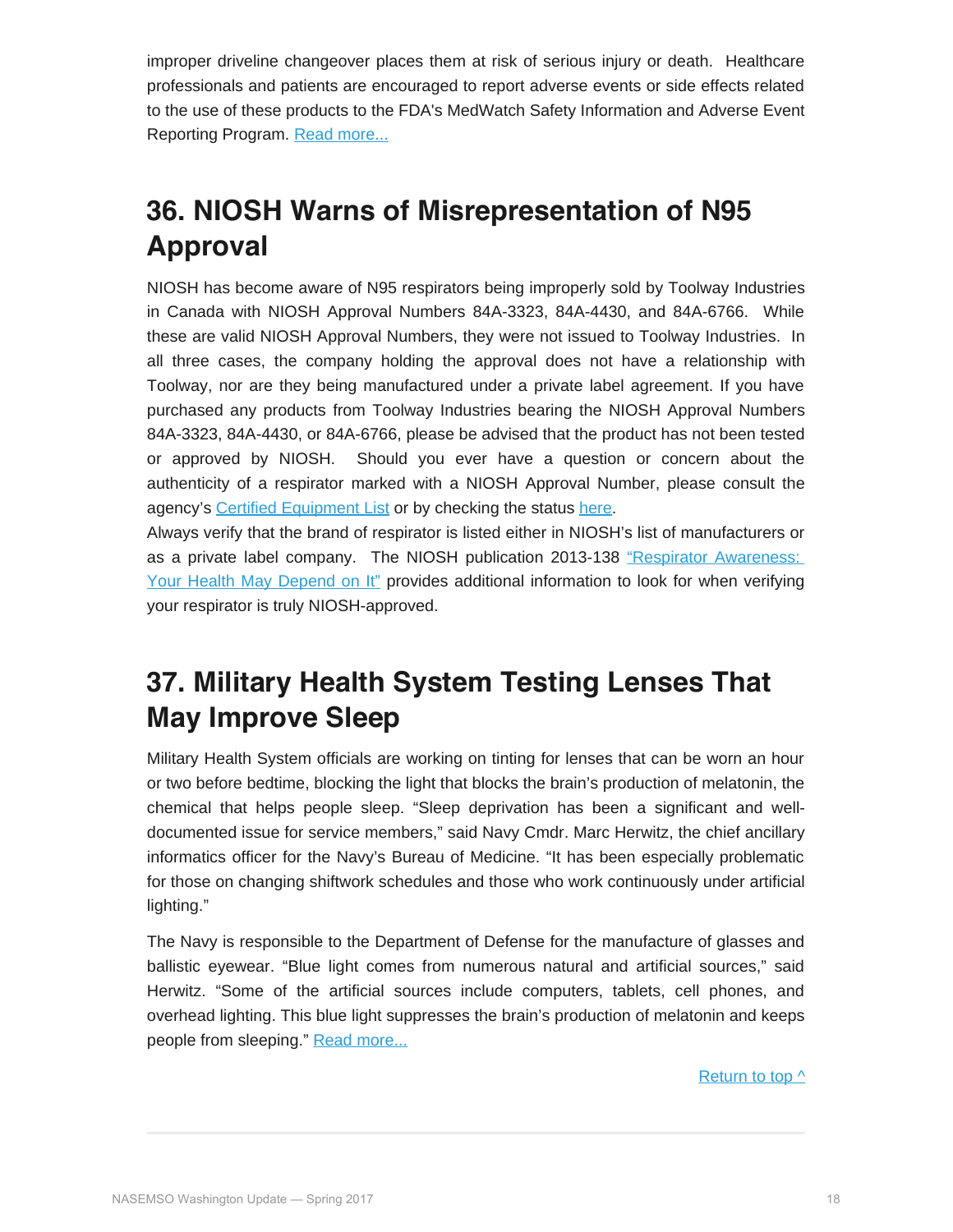#### <span id="page-18-0"></span>**38. NYAM to Host 3-Day GRADE Workshop**

With the recent Institute of Medicine reports on guidelines and systematic reviews, there is increasing need to use rigorous processes to ensure that health care recommendations are informed by the best available research evidence. **G**rading of **R**ecommendations, **A**ssessment, **D**evelopment and **E**valuation (GRADE), characterized by explicit and transparent methods, is emerging as a commonly used methodology world-wide for this purpose. The 3-day workshop will offer participants hands on training in the use of the GRADE system. This opportunity, August 2-4, 2017, sponsored by the New York Academy of Medicine is the premier event for acquiring competence in the use of GRADE. Read more at [http://ebmny.org/.](http://ebmny.org/)

#### **39. "Alexa, Ask American Heart…"**

The voice-activated Amazon Echo device answers thousands of everyday requests, like setting a timer, playing music, ordering a pizza or changing a thermostat. Now, the device includes new information that can help save someone's life. Alexa, the friendly voice of the Amazon Echo, for the first time provides instructions for CPR as well as heart attack and stroke warning signs. To access this new information, people simply ask Alexa, starting with the phrase "Alexa, ask American Heart" to ensure they're hearing the science-based information from the American Heart Association.

The first step is to enable the skill in the Alexa app or by saying, "Alexa, enable American Heart Association." Next, you would say:

- "Alexa, ask American Heart … how do I perform CPR?"
- "Alexa, ask American Heart … what are the warning signs of a heart attack?"
- "Alexa, ask American Heart … what are the warning signs for stroke?"

[Read more...](http://news.heart.org/alexa-can-tell-you-the-steps-for-cpr-warning-signs-of-heart-attack-and-stroke/)

#### **40. AHA Offers Severity Based Stroke Algorithm for EMS**

The American Heart Association recently released its algorithm for severity-based stroke triage for EMS. AHA and the American Stroke Association requested that its Mission: Lifeline Stroke Committee create a consensus algorithm. The algorithm was created based on a thorough review of current stroke care guidelines and studies. The algorithm seeks to balance the benefits of rapid, early access to endovascular thrombectomy for patients with suspected large vessel occlusion with the potential harm of delayed initiation of IV alteplase. The algorithm may require tailoring to the needs of the communities that implement it. However, it does offer EMS providers a step-by-step guide to providing care for stroke patients. AHA noted that as with any algorithm, it should not replace, but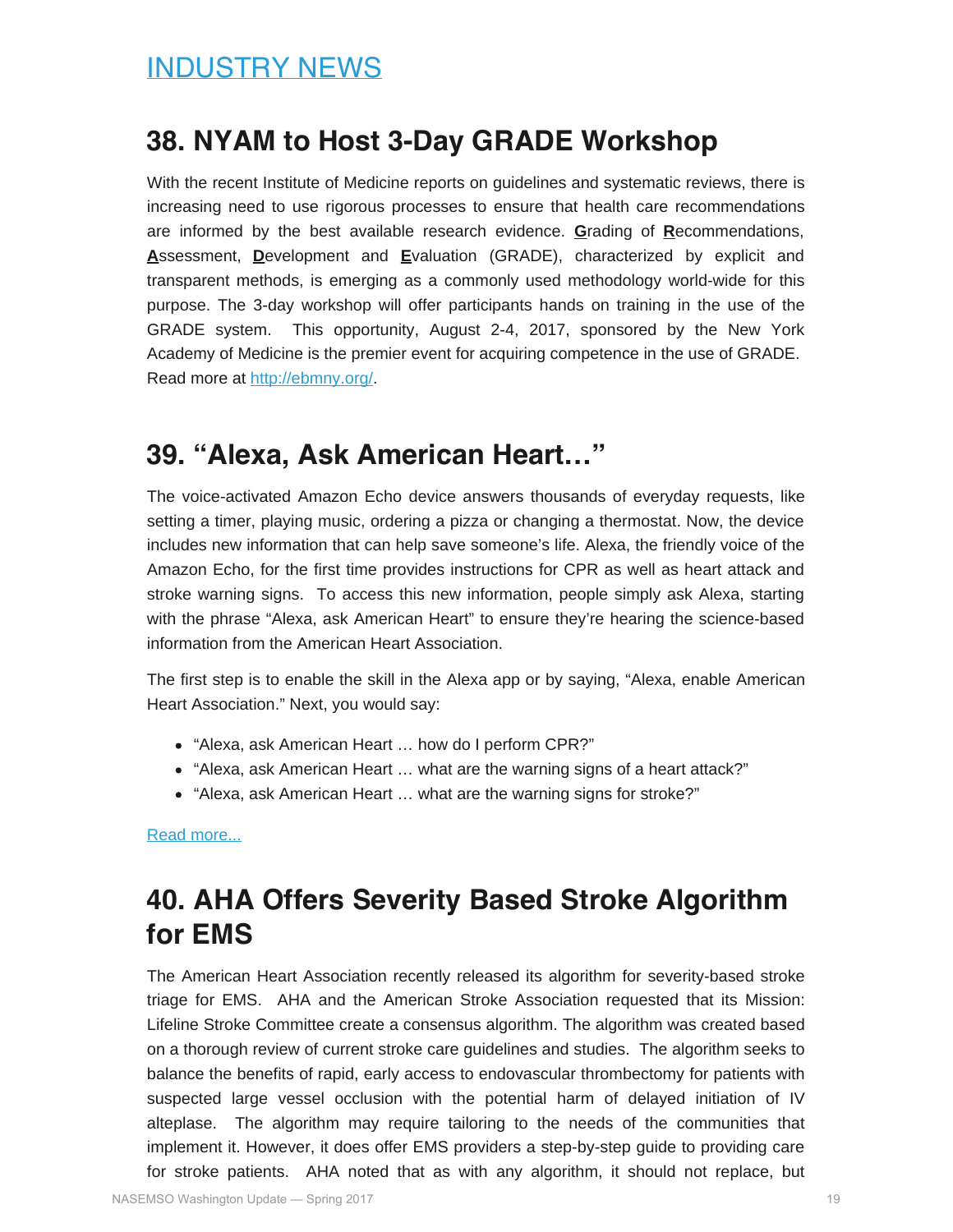### <span id="page-19-0"></span>INTERESTING ABSTRACTS

#### **41. Systematic Review on the Use of Meditation for Posttraumatic Stress Disorder**

RAND researchers conducted a systematic review and meta-analysis that synthesized evidence from randomized controlled trials of meditation interventions to provide estimates of their efficacy and safety in treating adults diagnosed with posttraumatic stress disorder (PTSD).

Quality of evidence was assessed using the Grades of Recommendation, Assessment, Development, and Evaluation (or GRADE) approach. Across interventions, adjunctive meditation interventions of mindfulness-based stress reduction, yoga, and the mantram repetition program improve PTSD symptoms and depression compared with control groups based on low to moderate quality of evidence. Effects were positive but not statistically significant for quality of life and anxiety, and no studies addressed functional status. [Read](http://www.rand.org/pubs/research_reports/RR1356.html) [more...](http://www.rand.org/pubs/research_reports/RR1356.html)

#### **42. Surface Microbials in Ambulances**

Ambulances may be a source of multidrug-resistant microorganisms (MDROs) because patient microbiota may colonize health care personnel and an ambulance's environment during their assistance. Contaminated hands are main sources of microbial transmission causing health care-associated infections. Basic life support ambulances (BLSAs) link the community and health care facilities and a lack of basic infection control measures could promote the exchange of MDROs. This study aimed to analyze microbial contamination and antimicrobial resistance profiles of clinically relevant microorganisms isolated from BLSAs. Read the article at American Journal of Infection Control:

[http://www.ajicjournal.org/article/S0196-6553\(16\)30618-6/fulltext](http://www.ajicjournal.org/article/S0196-6553(16)30618-6/fulltext)

### **43. RECOMMENDED:** *Annals* **Special Supplement on Managing Explosive Incidents**

January 2017 Volume 69, Issue 1, Supplement, S1-S52

Best Practices for Management of Explosive Incidents: Translating the US and Israeli Military and Civilian Experience for Use in US Civilian and Military Out-of-hospital and Hospital Health Care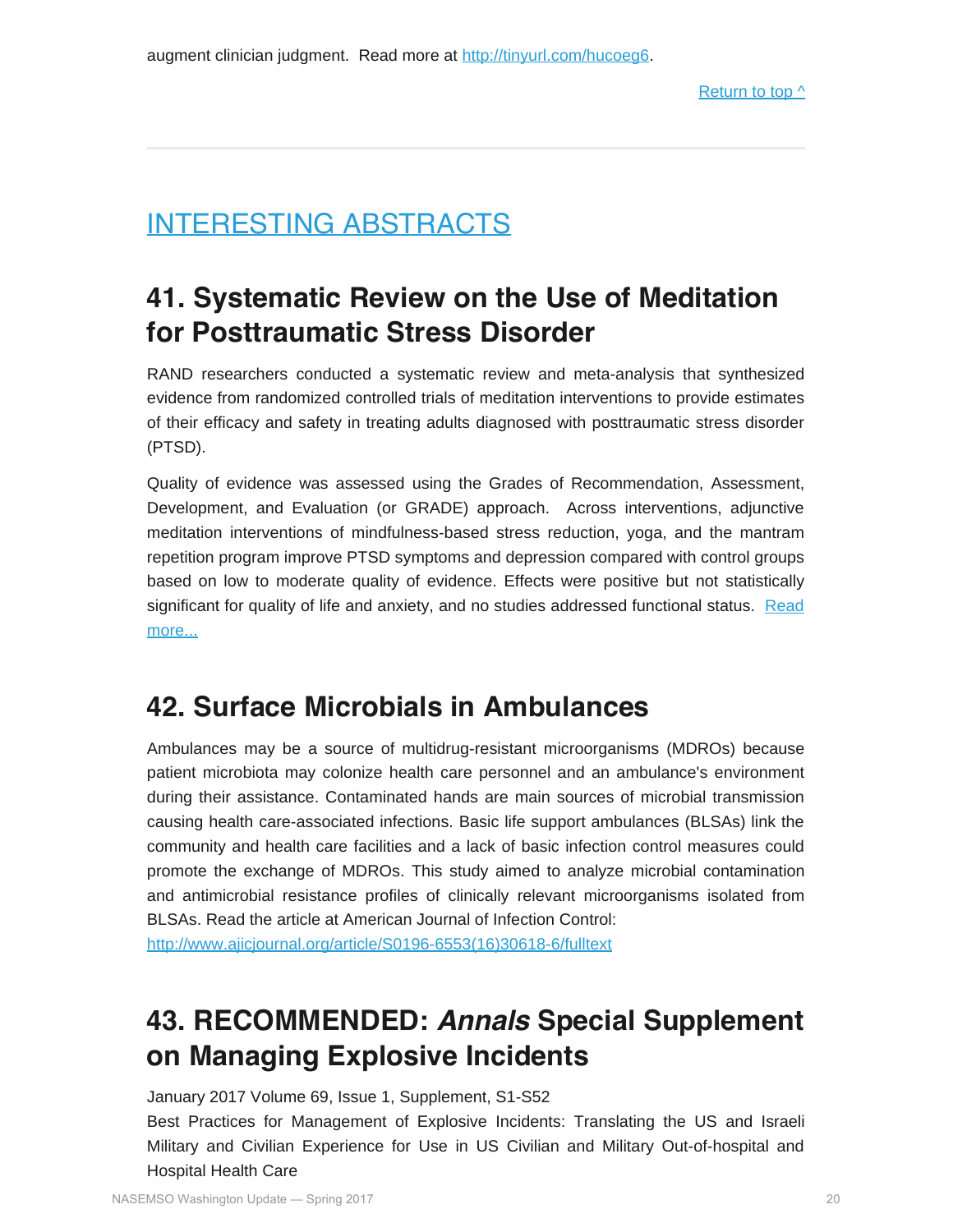#### [Return to top ^](#page-0-0)

# <span id="page-20-0"></span>UPCOMING EVENTS

*Send calendar events to [krobinson@asmii.net](mailto:krobinson@asmii.net?subject=Calendar%20Event%20for%20Washington%20Update)*

#### **Statewide EMS Conferences**

**PA Statewide Conference.** September 20-22, 2017. Lancaster, PA. Register [here](https://www.regonline.com/builder/site/Default.aspx?EventID=1946403). **NJ Statewide Conference.** November 9-11, 2017. Atlantic City, NJ. <http://www.njemsconference.com/> **TX Statewide Conerence.** November 19-22, 2017. Fort Worth, TX. <http://texasemsconference.com/>

#### **National Conferences and Special Meetings**

Please use these links to access monthly course schedules and registration info related to:

[NAEMSE Instructor Course Level 1](http://naemse.org/?page=LVL1InstructorCourse)

[NAEMSE Instructor Course Level 2](http://naemse.org/?page=LVL2InstructorCourse)

[CAAHEP Accreditation Update & Evaluating Student Competency Workshops](http://naemse.org/?page=coaemsp)

[NAEMSE/NREMT Regional Scenario Development Workshops](http://naemse.org/?page=nremt)

#### **IAFC Annual Conference - Fire-Rescue International**

July 26-29, 2017. Charlotte, NC. <http://events.iafc.org/micrositeFRIconf/>

Radiation Injury Treatment Network is hosting a **workshop on Radiological/Nuclear Preparedness** on July 26-27, 2017 in Rockville, MD. The workshop will highlight the most recent research and developments in the field of radiological/nuclear emergencies, including the Federal Concept of Operations, patient movement, the Public Health Emergency Medical Countermeasure Enterprise (PHEMCE), operational best practices, and biodosimetry. For more information:

<https://www.eventbrite.com/e/2017-ritn-workshop-tickets-30675177281>

#### **Pinnacle 2017**

August 7-11, 2017. Boca Raton, FL. <http://pinnacle-ems.com/>

**National Association of EMS Educators Annual Meeting**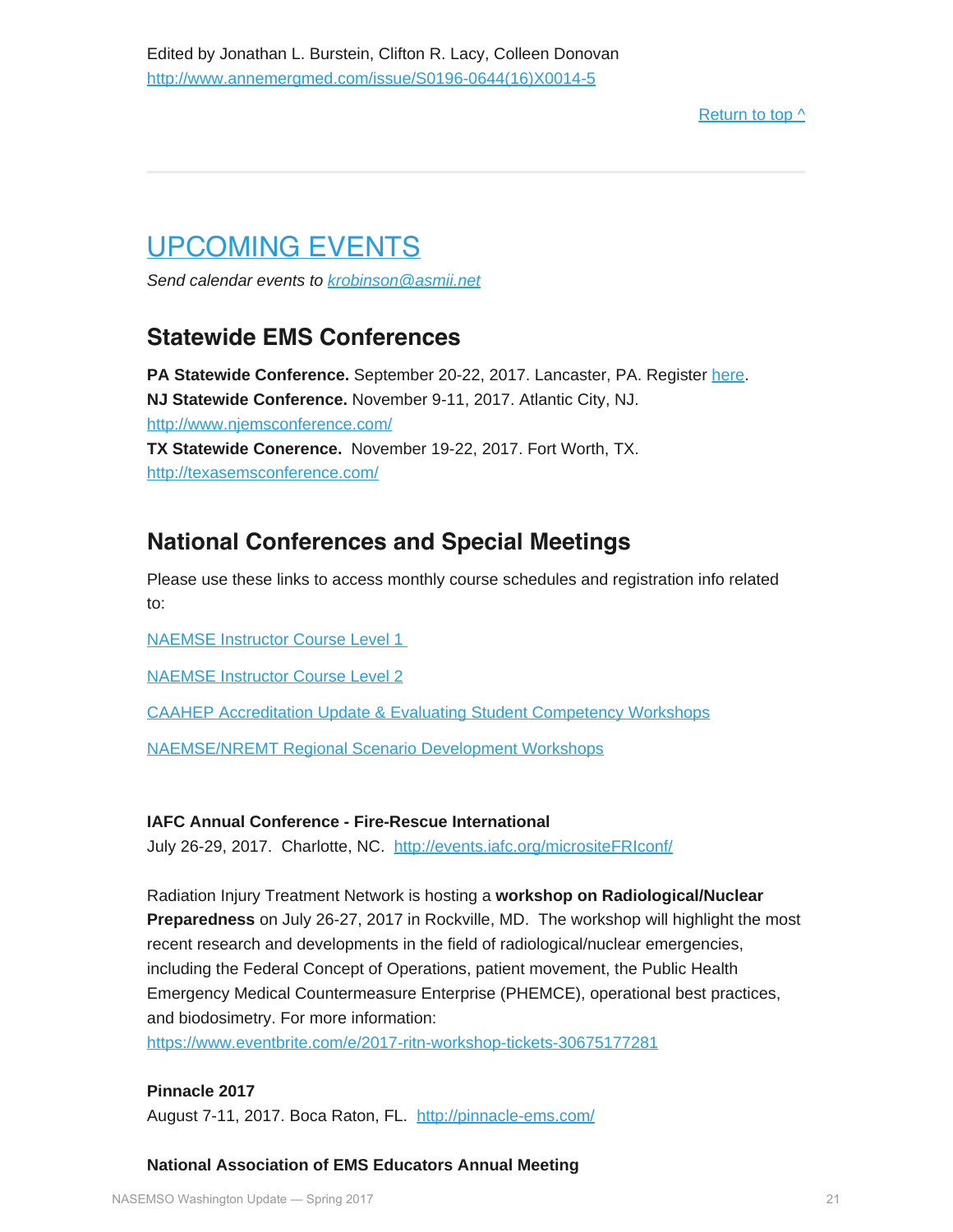August 7-12, 2017. Washington, DC. [www.naemse.org](http://www.naemse.org/)

**National EMS Safety Summit** August 21-23, 2017. Denver, CO.<http://nationalemssafetysummit.org/>

**National EMS Advisory Council** TBA, 2017. Washington DC. [www.ems.gov](http://www.ems.gov/)

**Emergency Nurses Association Annual Meeting** September 13-16, 2017. St. Louis, MO. [www.ena.org](http://www.ena.org/)

**Air Medical Transport Conference** October 16-18, 2017. Fort Worth, TX.<http://aams.org/education-meetings/>

**National Association of State EMS Officials Fall Meeting** October 9-12, 2017. Oklahoma City, OK. [www.nasemso.org](http://www.nasemso.org/)

**EMS World Expo** October 16-20, 2017. Las Vegas, NV <http://www.emsworldexpo.com/>

**American College of Emergency Physicians Annual Meeting** October 30 - November 2, 2017. Washington, DC. [www.acep.org](http://www.acep.org/)

**International Association of Emergency Management Annual Meeting** November 10-16, 2017. Long Beach, CA. [www.iaemconference.info](http://www.iaemconference.info/)

See more EMS Events on NASEMSO's web site at <http://www.nasemso.org/Resources/Calendar/index.asp>

[Return to top ^](#page-0-0)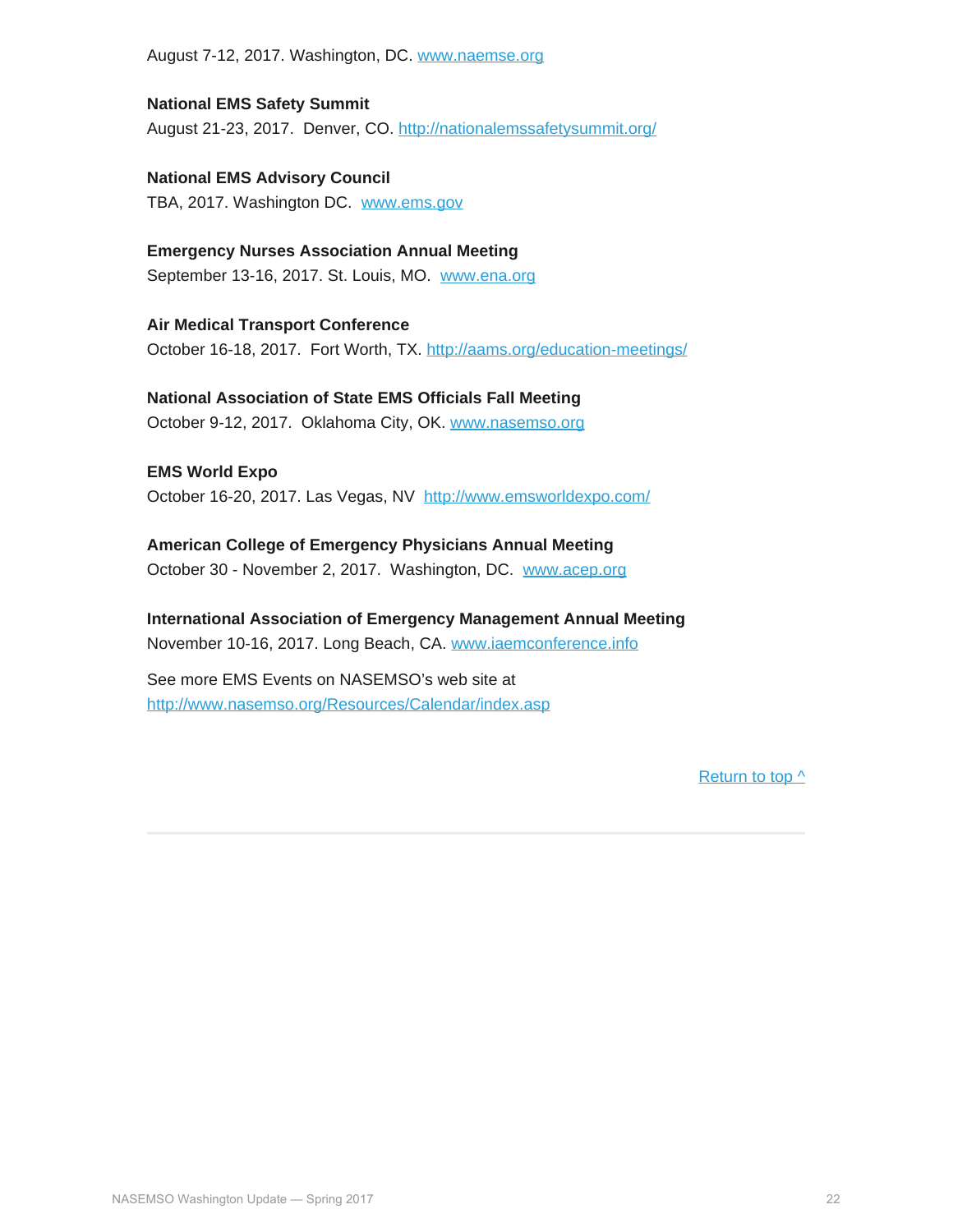

### <span id="page-22-0"></span>**Your input to Washington Update is welcome and can be sent directly to our Editor:**

**Kathy Robinson, RN, EMT-P, QAS**

National Association of State EMS Officials 201 Park Washington Court Falls Church, VA 22046 Email: [robinson@nasemso.org](mailto:robinson@nasemso.org) Phone: 703.538.1799 Ext. 1894